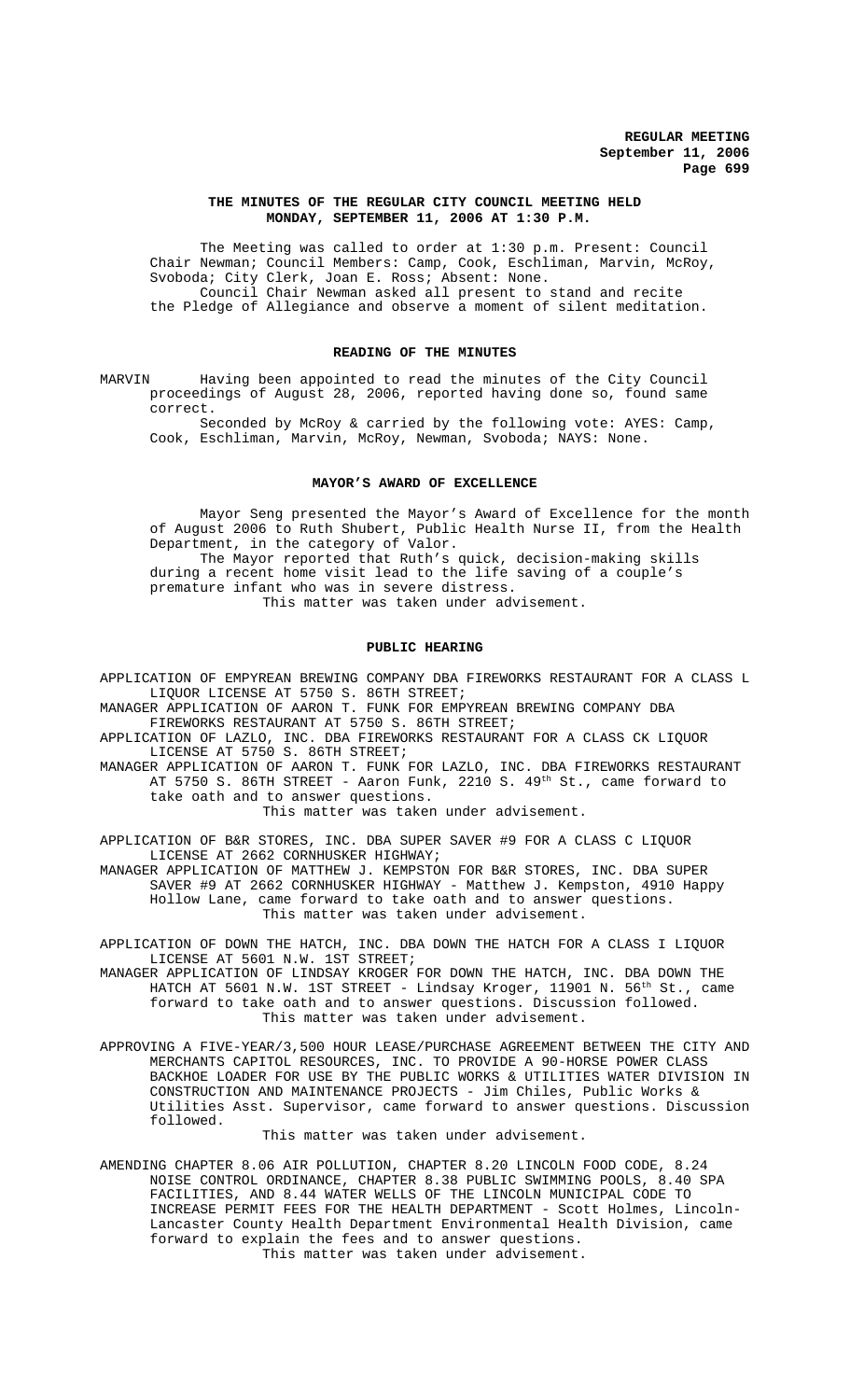AMENDING CHAPTER 24.38 OF THE LINCOLN MUNICIPAL CODE, ONSITE WASTEWATER TREATMENT SYSTEMS, TO INCREASE FEES FOR VARIOUS ON-SITE WASTEWATER TREATMENT SYSTEM PERMITS. (SEPTIC TANKS AND/OR LAGOONS) - Scott Holmes, Health Department, came forward to explain the fees and to answer questions.

This matter was taken under advisement.

MISC. 06011 - AMENDING SECTION 26.23.160 OF THE LINCOLN MUNICIPAL CODE LAND SUBDIVISION ORDINANCE TO CLARIFY THAT WHEN NEIGHBORHOOD PARK LAND IS DEDICATED, THE DEVELOPER SHALL BE REIMBURSED WITH NEIGHBORHOOD PARK AND TRAIL IMPACT FEES - Lynn Johnson, Director of Parks & Recreation, came forward to explain the ordinance and to answer questions. Discussion followed.

This matter was taken under advisement.

- STREET NAME CHANGE 06004 RENAMING THAT PORTION OF CAPITOL BEACH BOULEVARD LOCATED SOUTH OF O STREET AS S.W. CAPITOL BEACH BOULEVARD - Ray Hill, Planning Department, came forward to answer questions. This matter was taken under advisement.
- AMENDING TITLE 5 OF THE LINCOLN MUNICIPAL CODE RELATING TO LICENSES AND REGULATIONS BY AMENDING OR REPEALING SECTIONS WITHIN CHAPTER 5.41, SALVAGING, RECYCLING AND COMPOSTING OPERATIONS, TO DELETE PROVISIONS RELATING TO SALVAGING OPERATIONS AND TO MAKE CHAPTER 5.41 APPLY ONLY TO RECYCLING AND COMPOSTING OPERATIONS; ADDING A NEW CHAPTER 5.43 ENTITLED SALVAGE DEALERS AND SALVAGE COLLECTORS TO ESTABLISH AND RELOCATE PROVISIONS DEALING WITH SALVAGING OPERATIONS PREVIOUSLY FOUND IN CHAPTER 5.41. (8/14/06 - P.H. & ACTION CON'T. TO 9/11/06) - Rick Hoppe, Administrative Aide to the Mayor, came forward to update Council on meetings with affected individuals/companies and to request more time to work out the details. Discussion followed. This matter was taken under advisement.
- ADOPTING FEES FOR SPECIAL WASTE DISPOSAL PERMITS FOR THE PURPOSE OF ADMINISTERING, OPERATING, AND ENFORCING THE SPECIAL WASTE PERMIT PROVISIONS OF CHAPTER 8.32 OF THE LINCOLN MUNICIPAL CODE - Scott Holmes, Health Department, came forward to explain the resolution, answer any questions and state that these fees have not had an increase since 1996. This matter was taken under advisement.
- AMENDING THE LINCOLN-LANCASTER COUNTY AIR POLLUTION CONTROL REGULATIONS AND STANDARDS TO UPDATE THE REGULATIONS IN CONFORMANCE WITH UNITED STATES ENVIRONMENTAL PROTECTION AGENCY AND THE NEBRASKA DEPARTMENT OF ENVIRONMENTAL QUALITY - Scott Holmes, Health Department, came forward to explain what changes are being made. Discussion followed. Danny Walker, 427 "E" Street, came forward with concerns about air quality control. Discussion followed.

This matter was taken under advisement.

- APPROVING ENHANCED LANDSCAPING IN SELECT LOCATIONS ALONG THE O STREET, 45TH TO 52ND STREET PROJECT LIMITS, TO IDENTIFY SOURCE OF FUNDS FOR ESTABLISHMENT OF LANDSCAPE PLANTINGS AND OTHER FEATURES, AND THEIR ONGOING MAINTENANCE;
- APPROVING AN AGREEMENT BETWEEN THE CITY AND THE STATE OF NEBRASKA DEPARTMENT OF ROADS, FOR STATE FUNDS FOR THE O STREET, 45TH TO 52ND STREET ROADWAY RECONSTRUCTION PROJECT - Thomas Shafer, Public Works & Utilities, came forward to explain these resolutions and to answer questions. Discussion followed.

This matter was taken under advisement.

APPROVING AN AGREEMENT BETWEEN THE CITY AND THE STATE OF NEBRASKA DEPARTMENT OF ROADS REGARDING RIGHT-OF-WAY ACQUISITION BY DEPT. OF ROADS FOR THE SOUTH BELTWAY AND THE ACQUISITION OF CONSERVATION EASEMENTS BY THE CITY AND THE LOWER PLATTE SOUTH NRD WITHIN THE FLOODPLAIN AND FLOODPRONE AREAS ABUTTING THE SOUTH BELTWAY RIGHT-OF-WAY - Nicole Fleck-Tooze, Public Works & Utilities, came forward to explain this resolution and to answer questions.

This matter was taken under advisement.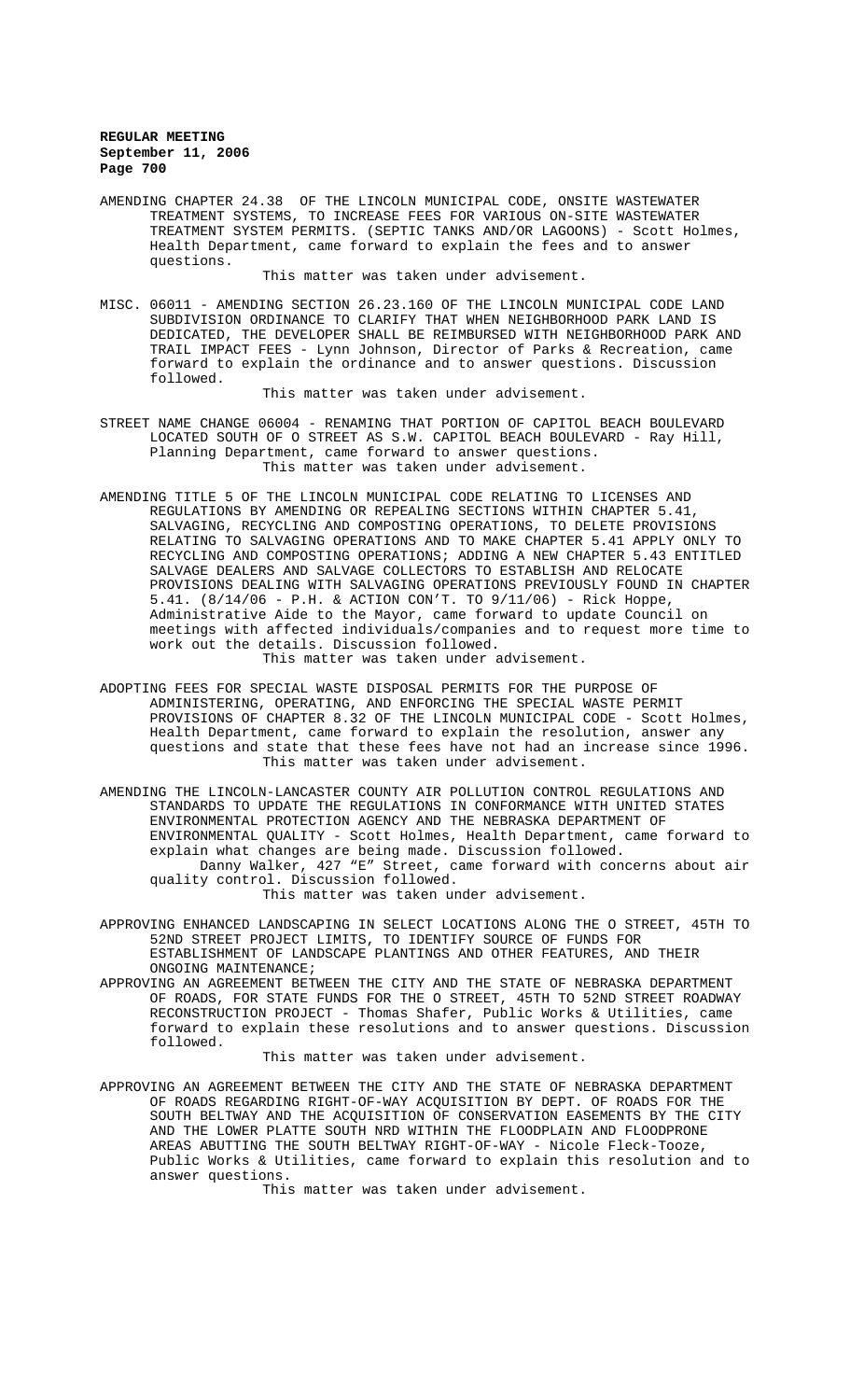APPROVING AN AGREEMENT BETWEEN THE CITY AND COUNTY TO PROVIDE THE CITY WITH AN APPROPRIATE FACILITY AT THE COUNTY YOUTH ASSESSMENT CENTER FOR TEMPORARY DETENTION OF JUVENILES TAKEN INTO CUSTODY BY THE LINCOLN POLICE DEPARTMENT - Dana Roper, City Attorney, came forward to answer questions and explain that this resolution is a renewal agreement. Discussion followed.

This matter was taken under advisement.

APPROVING AN OCCUPATIONAL HEALTH CLINIC AND ANCILLARY SERVICES CONTRACT BETWEEN THE CITY, LES AND ST. ELIZABETH HEALTH SYSTEM FOR EMPLOYEE WORKERS' COMPENSATION INJURIES AND MISCELLANEOUS MEDICAL AND OTHER SERVICES FOR A THREE-YEAR TERM - Bill Kostner, Risk Management, came forward to explain the resolution and to answer questions. This matter was taken under advisement.

AUTHORIZING AND SUPPORTING THE PARKS & RECREATION DEPARTMENT'S SUBMITTAL OF A GRANT APPLICATION TO THE TRANSPORTATION ENHANCEMENT PROGRAM OF THE STATE OF NEBRASKA DEPARTMENT OF ROADS TO FUND THE CONSTRUCTION OF THE JAMAICA NORTH TRAIL – PHASE II FOR APPROXIMATELY 2.25 MILES FROM 4TH AND CALVERT TO 4TH AND J STREETS;

AUTHORIZING AND SUPPORTING THE PARKS & RECREATION DEPARTMENT'S SUBMITTAL OF A GRANT APPLICATION TO THE NEBRASKA GAME AND PARKS COMMISSION FOR A RECREATION TRAILS PROGRAM GRANT FOR CONSTRUCTION OF A CONNECTOR TRAIL TO ITS BISON TRAIL AND VAN DORN PARK/HIGHWAY 2 TRAIL - Terry Genrich, Parks & Recreation Natural Resources Manager, came forward to answer questions.

Danny Walker, 427 "E" Street, came forward with concerns of unprotected trail intersections and alleys and limestone dust that would affect the safety of bicyclists. Discussion followed.

Mr. Genrich came forward stating that various departments are working together to get rid of the dust problem. Discussion followed. This matter was taken under advisement.

**\*\* END OF PUBLIC HEARING \*\***

# **COUNCIL ACTION**

### **LIQUOR RESOLUTIONS**

APPLICATION OF EMPYREAN BREWING COMPANY DBA FIREWORKS RESTAURANT FOR A CLASS L LIQUOR LICENSE AT 5750 S. 86TH STREET - CLERK read the following resolution, introduced by Jon Camp, who moved its adoption for approval:<br>A-84008 BE IT RESOLVED by the City Council of the City of Lincoln, BE IT RESOLVED by the City Council of the City of Lincoln, Nebraska:

That after hearing duly had as required by law, consideration of the facts of this application, the Nebraska Liquor Control Act, and the pertinent City ordinances, the City Council recommends that the application of Empyrean Brewing Company dba Fireworks Restaurant for a Class "L" liquor license at 5750 S. 86th Street, Lincoln, Nebraska, for the license period ending April 30, 2007, be approved with the condition that the premise complies in every respect with all city and state regulations. The City Clerk is directed to transmit a copy of this resolution to the Nebraska Liquor Control Commission.

Introduced by Jon Camp Seconded by Svoboda & carried by the following vote: AYES: Camp, Cook, Eschliman, Marvin, McRoy, Newman, Svoboda; NAYS: None.

MANAGER APPLICATION OF AARON T. FUNK FOR EMPYREAN BREWING COMPANY DBA

FIREWORKS RESTAURANT AT 5750 S. 86TH STREET - CLERK read the following resolution, introduced by Jon Camp, who moved its adoption for approval: A-84009 WHEREAS, Empyrean Brewing Company dba Fireworks Restaurant located at 5750 S. 8th Street, Lincoln, Nebraska has been approved for a Retail Class "L" liquor license, and now requests that Aaron T. Funk be named manager;

WHEREAS, Aaron T. Funk appears to be a fit and proper person to manage said business.

NOW, THEREFORE, BE IT RESOLVED by the City Council of the City of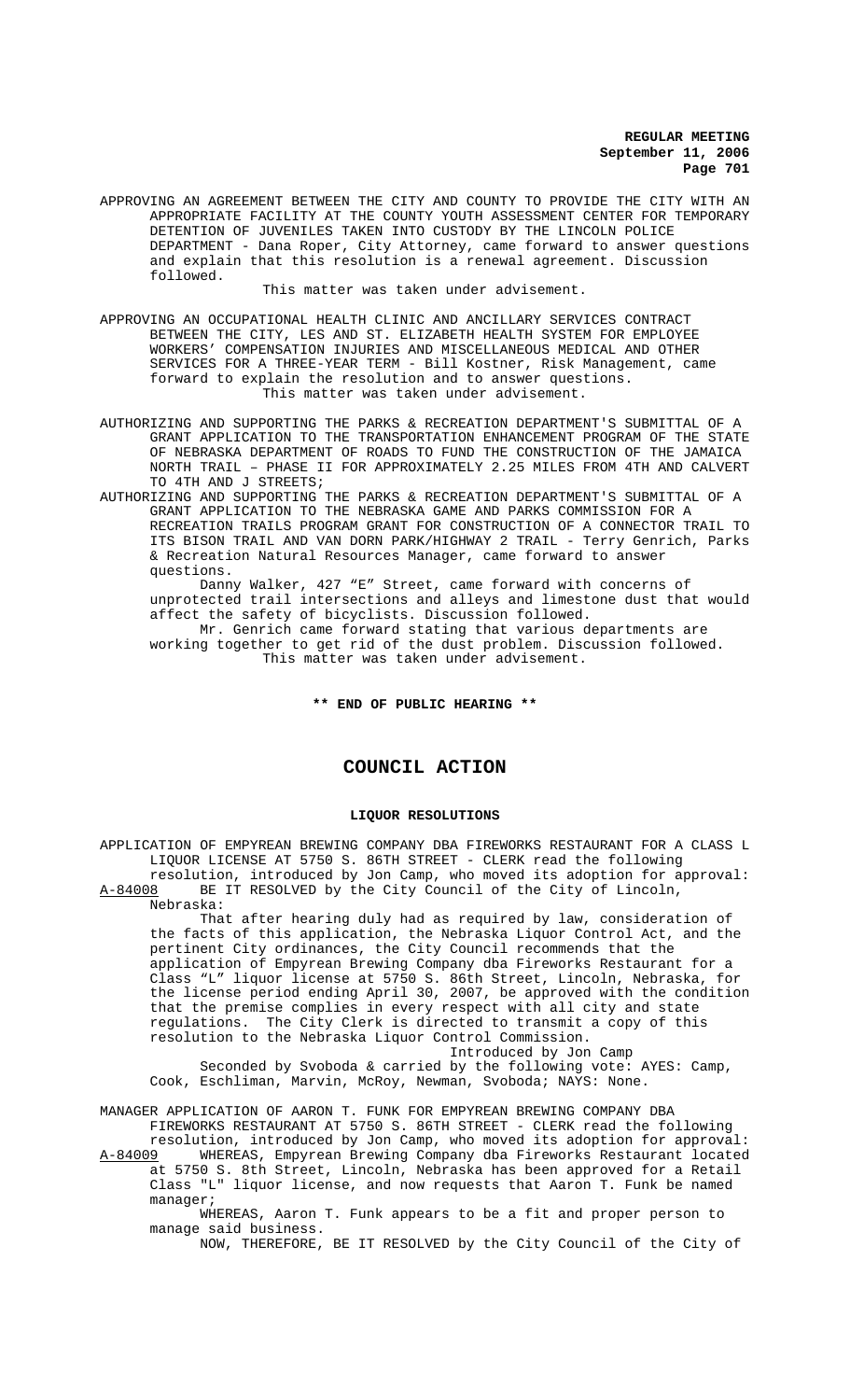Lincoln, Nebraska:

That after hearing duly had as required by law, consideration of the facts of this application, the Nebraska Liquor Control Act, and the pertinent City ordinances, the City Council recommends that Aaron T. Funk be approved as manager of this business for said licensee. City Clerk is directed to transmit a copy of this resolution to the Nebraska Liquor Control Commission.

Introduced by Jon Camp Seconded by Svoboda & carried by the following vote: AYES: Camp, Cook, Eschliman, Marvin, McRoy, Newman, Svoboda; NAYS: None.

APPLICATION OF LAZLO, INC. DBA FIREWORKS RESTAURANT FOR A CLASS CK LIQUOR LICENSE AT 5750 S. 86TH STREET - CLERK read the following resolution, introduced by Jon Camp, who moved its adoption for approval:

A-84010 BE IT RESOLVED by the City Council of the City of Lincoln, Nebraska:

That after hearing duly had as required by law, consideration of the facts of this application, the Nebraska Liquor Control Act, and the pertinent City ordinances, the City Council recommends that the application of Lazlo, Inc. dba Fireworks Restaurant for a Class "CK" liquor license at 5750 S. 86th Street, Lincoln, Nebraska, for the license period ending April 30, 2007, be approved with the condition that the premise complies in every respect with all city and state regulations. The City Clerk is directed to transmit a copy of this resolution to the Nebraska Liquor Control Commission. Introduced by Jon Camp

Seconded by Svoboda & carried by the following vote: AYES: Camp, Cook, Eschliman, Marvin, McRoy, Newman, Svoboda; NAYS: None.

MANAGER APPLICATION OF AARON T. FUNK FOR LAZLO, INC. DBA FIREWORKS RESTAURANT AT 5750 S. 86TH STREET - CLERK read the following resolution, introduced

by Jon Camp, who moved its adoption for approval:<br>A-84011 WHEREAS, Lazlo, Inc. dba Fireworks Restaura WHEREAS, Lazlo, Inc. dba Fireworks Restaurant located at 5750 S. 8th Street, Lincoln, Nebraska has been approved for a Retail Class "CK"

liquor license, and now requests that Aaron T. Funk be named manager; WHEREAS, Aaron T. Funk appears to be a fit and proper person to manage said business.

NOW, THEREFORE, BE IT RESOLVED by the City Council of the City of Lincoln, Nebraska:

That after hearing duly had as required by law, consideration of the facts of this application, the Nebraska Liquor Control Act, and the pertinent City ordinances, the City Council recommends that Aaron T. Funk be approved as manager of this business for said licensee. City Clerk is directed to transmit a copy of this resolution to the Nebraska Liquor Control Commission.

Introduced by Jon Camp Seconded by Svoboda & carried by the following vote: AYES: Camp, Cook, Eschliman, Marvin, McRoy, Newman, Svoboda; NAYS: None.

APPLICATION OF B&R STORES, INC. DBA SUPER SAVER #9 FOR A CLASS C LIQUOR LICENSE AT 2662 CORNHUSKER HIGHWAY - CLERK read the following

resolution, introduced by Jon Camp, who moved its adoption for approval: A-84012 BE IT RESOLVED by the City Council of the City of Lincoln, Nebraska:

That after hearing duly had as required by law, consideration of the facts of this application, the Nebraska Liquor Control Act, and the pertinent City ordinances, the City Council recommends that the application of B&R Stores, Inc. dba Super Saver #9 for a Class "C" liquor license at 2662 Cornhusker Highway, Lincoln, Nebraska, for the license period ending October 31, 2006, be approved with the condition that the premise complies in every respect with all city and state regulations. The City Clerk is directed to transmit a copy of this resolution to the Nebraska Liquor Control Commission. Introduced by Jon Camp

Seconded by Svoboda & carried by the following vote: AYES: Camp, Cook, Eschliman, Marvin, McRoy, Newman, Svoboda; NAYS: None.

MANAGER APPLICATION OF MATTHEW J. KEMPSTON FOR B&R STORES, INC. DBA SUPER SAVER #9 AT 2662 CORNHUSKER HIGHWAY - CLERK read the following

resolution, introduced by Jon Camp, who moved its adoption for approval: A-84013 WHEREAS, B&R Stores, Inc. dba Super Saver #9 located at 2662 Cornhusker Highway, Lincoln, Nebraska has been approved for a Retail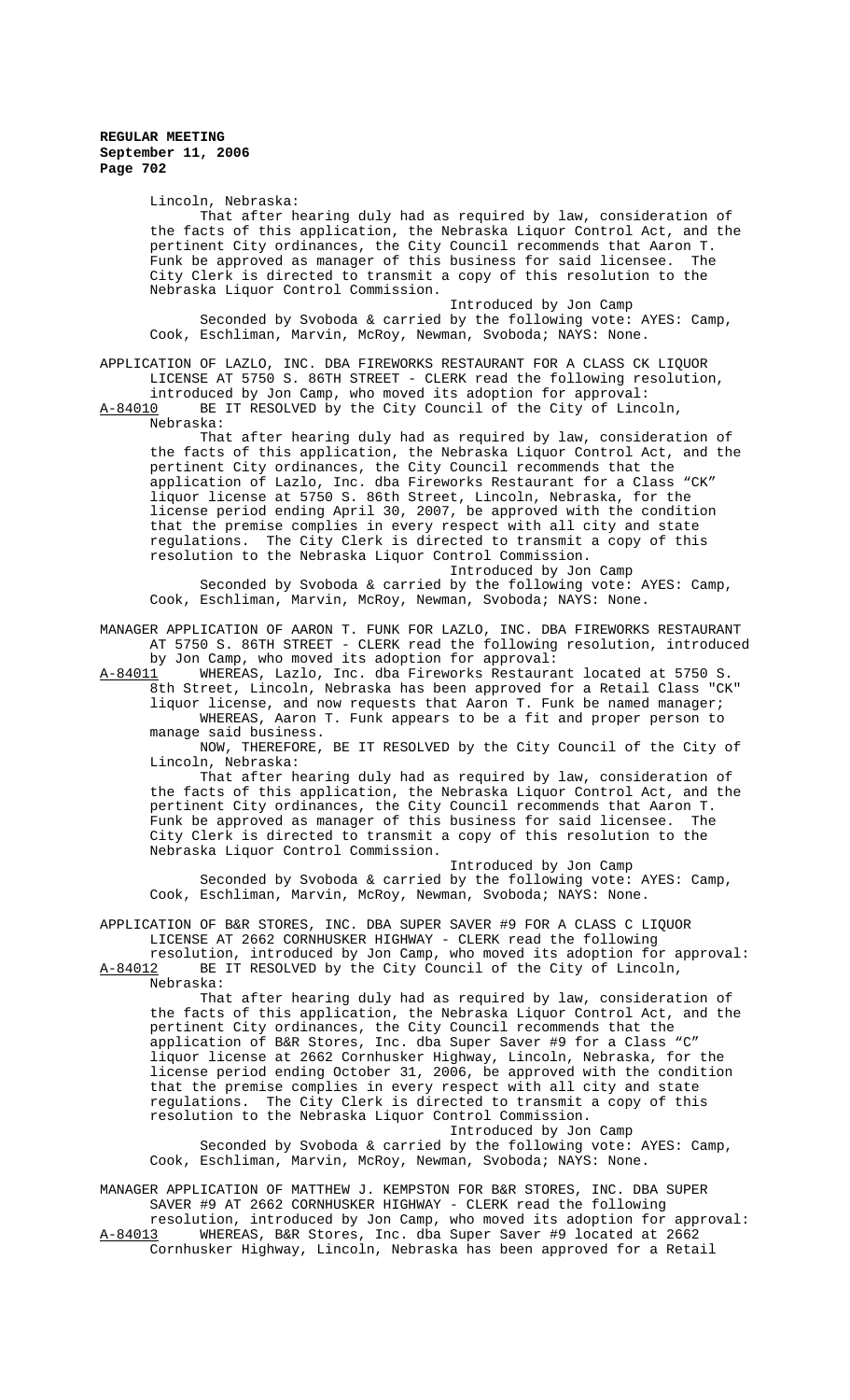Class "C" liquor license, and now requests that Matthew J. Kempston be named manager;

WHEREAS, Matthew J. Kempston appears to be a fit and proper person to manage said business.

NOW, THEREFORE, BE IT RESOLVED by the City Council of the City of Lincoln, Nebraska:

That after hearing duly had as required by law, consideration of the facts of this application, the Nebraska Liquor Control Act, and the pertinent City ordinances, the City Council recommends that Matthew J.<br>Kempston be approved as manager of this business for said licensee The Kempston be approved as manager of this business for said licensee. City Clerk is directed to transmit a copy of this resolution to the Nebraska Liquor Control Commission.

Introduced by Jon Camp

Seconded by Svoboda & carried by the following vote: AYES: Camp, Cook, Eschliman, Marvin, McRoy, Newman, Svoboda; NAYS: None.

APPLICATION OF DOWN THE HATCH, INC. DBA DOWN THE HATCH FOR A CLASS I LIQUOR LICENSE AT 5601 N.W. 1ST STREET - CLERK read the following resolution, introduced by Jon Camp, who moved its adoption for approval:

A-84014 BE IT RESOLVED by the City Council of the City of Lincoln,

Nebraska:

That after hearing duly had as required by law, consideration of the facts of this application, the Nebraska Liquor Control Act, and the pertinent City ordinances, the City Council recommends that the application of Down the Hatch, Inc. dba Down the Hatch for a Class "I" liquor license at 5601 N.W. 1st Street, Lincoln, Nebraska, for the license period ending April 30, 2007, be approved with the condition that the premise complies in every respect with all city and state regulations. The City Clerk is directed to transmit a copy of this resolution to the Nebraska Liquor Control Commission.

Introduced by Jon Camp Seconded by Marvin & carried by the following vote: AYES: Camp, Cook, Eschliman, Marvin, McRoy, Newman; NAYS: Svoboda.

MANAGER APPLICATION OF LINDSAY KROGER FOR DOWN THE HATCH, INC. DBA DOWN THE HATCH AT 5601 N.W. 1ST STREET - CLERK read the following resolution, introduced by Jon Camp, who moved its adoption:

WHEREAS, Down the Hatch, Inc. dba Down the Hatch located at 5601 N.W. 1st Street, Lincoln, Nebraska has been approved for a Retail Class "I" liquor license, and now requests that Lindsay Kroger be named manager;

WHEREAS, Lindsay Kroger appears to be a fit and proper person to manage said business.

NOW, THEREFORE, BE IT RESOLVED by the City Council of the City of Lincoln, Nebraska:

That after hearing duly had as required by law, consideration of the facts of this application, the Nebraska Liquor Control Act, and the pertinent City ordinances, the City Council recommends that Lindsay<br>Kroger be approved as manager of this business for said licensee. The Kroger be approved as manager of this business for said licensee. City Clerk is directed to transmit a copy of this resolution to the Nebraska Liquor Control Commission.

Introduced by Jon Camp Seconded by Marvin & **LOST** by the following vote: AYES: Newman; NAYS: Camp, Cook, Eschliman, McRoy, Marvin, Svoboda. The resolution, having **LOST**, was assigned the File **#38-4536** & was placed on file in the Office of the City Clerk.

### **ORDINANCES - 2ND READING & RELATED RESOLUTIONS (as required)**

APPROVING A FIVE-YEAR/3,500 HOUR LEASE/PURCHASE AGREEMENT BETWEEN THE CITY AND MERCHANTS CAPITOL RESOURCES, INC. TO PROVIDE A 90-HORSE POWER CLASS BACKHOE LOADER FOR USE BY THE PUBLIC WORKS & UTILITIES WATER DIVISION IN CONSTRUCTION AND MAINTENANCE PROJECTS - CLERK read an ordinance, introduced by Dan Marvin, accepting and approving a five-year/3500 hour lease agreement with option to purchase between the City of Lincoln, Nebraska and Merchants Capitol Resources, Inc. for a 2006 Caterpillar 403E Backhoe Loader per Specification #06-221 for use by the Department of Public Works & Utilities, the second time.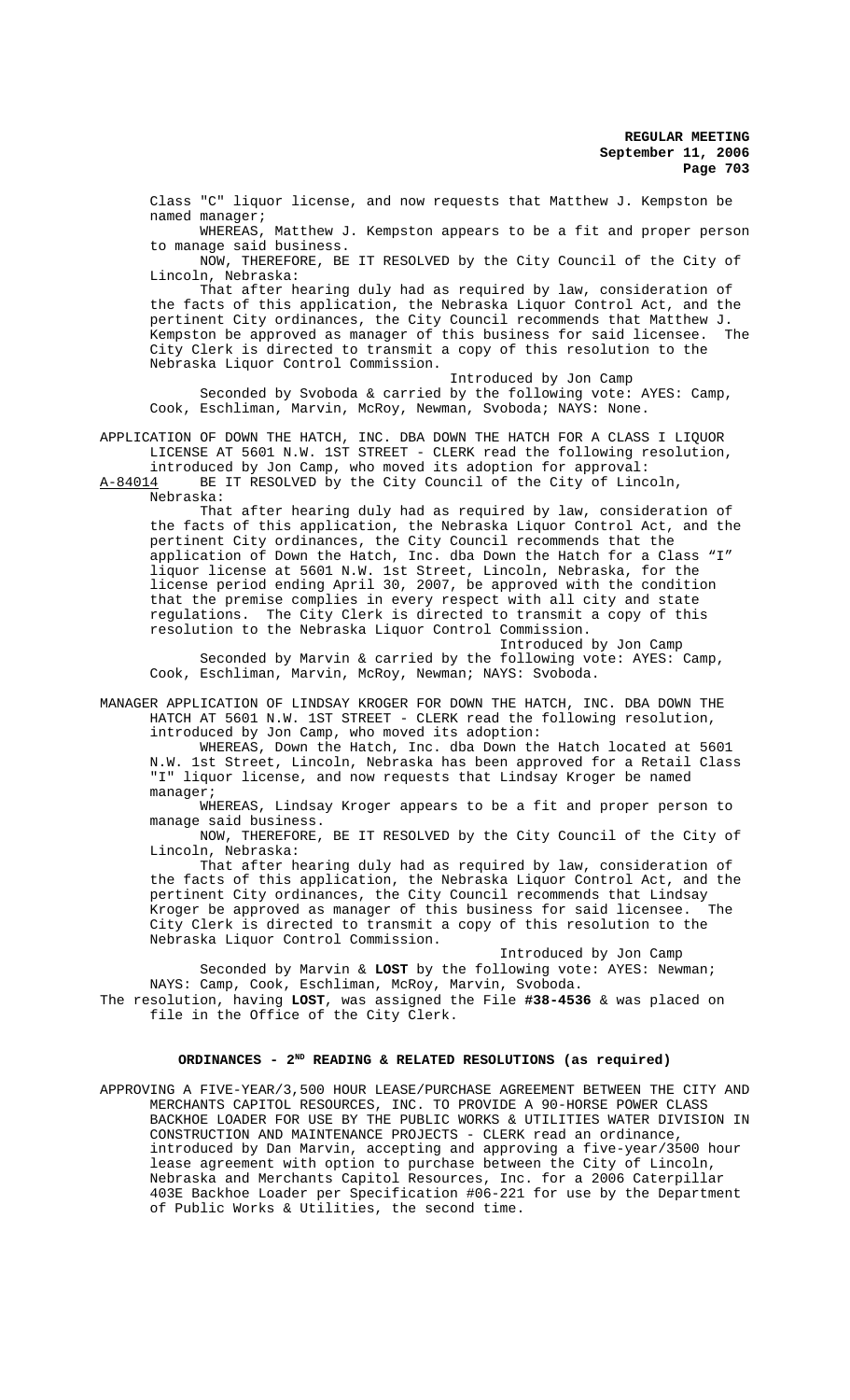- AMENDING CHAPTER 8.06 AIR POLLUTION, CHAPTER 8.20 LINCOLN FOOD CODE, 8.24 NOISE CONTROL ORDINANCE, CHAPTER 8.38 PUBLIC SWIMMING POOLS, 8.40 SPA FACILITIES, AND 8.44 WATER WELLS OF THE LINCOLN MUNICIPAL CODE TO INCREASE PERMIT FEES FOR THE HEALTH DEPARTMENT - CLERK read an ordinance, introduced by Dan Eschliman, amending Title 8 of the Lincoln Municipal Code, Health and Sanitation, to increase various permit fees and other related feeds by amending Section 8.06.145 (open burning permit fees); Section 8.08.060 (body art establishment permit fees); Section 8.08.090 (body art renewal late fees); Section 8.08.150 (body art practitioner permit fees); Section 8.08.350 (reinstatement fees for a suspended body art establishment or practitioner); Section 8.20.150 (food establishment permit fees); Section 8.20.160 (food establishment late fees); Section 8.20.170 (food establishment reinstatement fees); Section 8.24.150 (noise control variance permit fees); Section 8.38.090 (swimming pool permit fees); Section 8.40.070 (spa facilities permit fees; Section 8.44.070 (water well permit fees); and repealing Sections 8.06.145, 8.08.060, 8.08.090, 8.08.150, 8.08.350, 8.20.150, 8.20.160, 8.20.170, 8.24.150, 8.38.090, 8.40.070, and 8.44.070 of the Lincoln Municipal Code as hitherto existing, the second time.
- AMENDING CHAPTER 24.38 OF THE LINCOLN MUNICIPAL CODE, ONSITE WASTEWATER TREATMENT SYSTEMS, TO INCREASE FEES FOR VARIOUS ON-SITE WASTEWATER TREATMENT SYSTEM PERMITS. (SEPTIC TANKS AND/OR LAGOONS) - CLERK read an ordinance, introduced by Dan Marvin, amending Section 24.38.070 of the Lincoln Municipal Code relating to fees for On-site Wastewater Treatments Systems to increase various fees relating to such systems; and repealing Section 24.38.070 of the Lincoln Municipal code as hitherto existing, the second time.
- MISC. 06011 AMENDING SECTION 26.23.160 OF THE LINCOLN MUNICIPAL CODE LAND SUBDIVISION ORDINANCE TO CLARIFY THAT WHEN NEIGHBORHOOD PARK LAND IS DEDICATED, THE DEVELOPER SHALL BE REIMBURSED WITH NEIGHBORHOOD PARK AND TRAIL IMPACT FEES - CLERK read an ordinance, introduced by Dan Marvin, amending Section 26.23.160 of the Lincoln Municipal Code relating to Development Standards; Parks, Fire Stations, Libraries, Bikeways, Easement Along Streams, and Other Public Areas to provide that the City may require subdividers to dedicate land for neighborhood parks, provided the City reimburses the subdivider for the value of the land dedicated from Neighborhood Park & Trail Impact Fees; and repealing Section 26.23.160 of the Lincoln Municipal Code as hitherto existing, the second time.
- STREET NAME CHANGE 06004 RENAMING THAT PORTION OF CAPITOL BEACH BOULEVARD LOCATED SOUTH OF O STREET AS S.W. CAPITOL BEACH BOULEVARD - CLERK read an ordinance, introduced by Dan Marvin, changing the name of that portion of Capitol Beach Boulevard to S.W. Capitol Beach Boulevard located south of O Street, as recommended by the Street Name Committee, the second time.
- ANNEXATION 06013 AMENDING THE LINCOLN CORPORATE LIMITS MAP BY ANNEXING APPROXIMATELY .4 ACRES OF PROPERTY GENERALLY LOCATED NORTHEAST OF THE INTERSECTION OF OLD CHENEY ROAD AND SOUTH 96TH PLACE. (RELATED ITEMS: 06-151, 06-152) - CLERK read an ordinance, introduced by Dan Marvin, annexing and including the below described land as part of the City of Lincoln, Nebraska and amending the Corporate Limits Map attached to and made a part of Ordinance No. 18208, to reflect the extension of the corporate limits boundary of the City of Lincoln, Nebraska established and shown thereon, the second time.
- CHANGE OF ZONE 06047 APPLICATION OF THE PROPERTY OWNERS FOR A CHANGE OF ZONE FROM AG AGRICULTURAL DISTRICT TO R-3 RESIDENTIAL DISTRICT, ON PROPERTY GENERALLY LOCATED NORTHEAST OF THE INTERSECTION OF OLD CHENEY ROAD AND SOUTH 96TH PLACE. (RELATED ITEMS: 06-151, 06-152) - CLERK read an ordinance, introduced by Dan Marvin, amending the Lincoln Zoning District Maps attached to and made a part of Title 27 of the Lincoln Municipal Code, as provided by Section 27.05.020 of the Lincoln Municipal Code, by changing the boundaries of the districts established and shown thereon, the second time.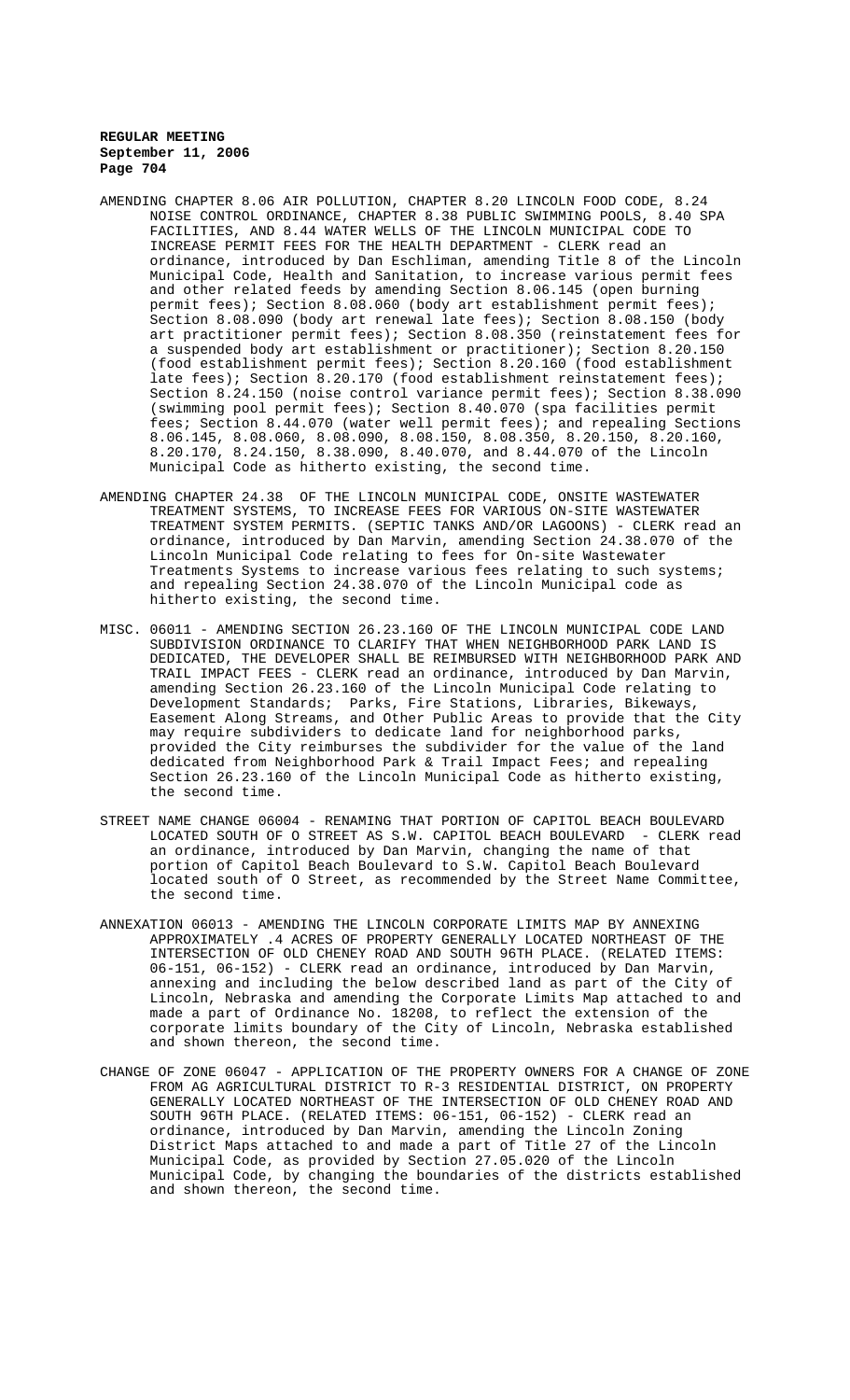### **RESOLUTIONS**

ADOPTING FEES FOR SPECIAL WASTE DISPOSAL PERMITS FOR THE PURPOSE OF ADMINISTERING, OPERATING, AND ENFORCING THE SPECIAL WASTE PERMIT PROVISIONS OF CHAPTER 8.32 OF THE LINCOLN MUNICIPAL CODE - CLERK read the following resolution, introduced by Dan Marvin, who moved its

adoption:<br><u>A-84015</u> WHE WHEREAS, the City Council adopted Resolution No. A-77769 on November 12, 1996, and is authorized under Chapter 8.32 of the Lincoln Municipal Code to establish and revise fees and minimum quantities for the issuance of Special Waste Permits; and

WHEREAS, the Health Director has re-evaluated the estimated costs and available resources to administer, operate and enforce the Special Waste Disposal provision of Chapter 8.32, and has determined that certain revisions are appropriate.

NOW, THEREFORE, BE IT RESOLVED by the City Council of Lincoln, Nebraska: Commencing on the effective date of this resolution, the following schedule of annual permit fees, special fees, and minimum quantities is hereby established:

A. Group I: Wastes That May contain Free Liquids

- 1. Cooking oil and grease. Any quantity going to the Theresa Street Wastewater Treatment Plant Dump Station requires a permit, which permit may be issued as a blanket permit covering multiple disposals as provided on the permit. Annual Permit Fees: None. Waste in excess of one gallon per month or one pound per load disposed at a waste disposal site other than the Theresa Street Wastewater Treatment Plant Dump Station requires a Special Waste Permit. Annual permit fee: \$150.00.
- 2. Cooking grease trap waste. Any quantity requires a permit. Disposal at the Theresa Street Wastewater Treatment Plant Dump Station. Annual permit fee: None.
- For all other disposal sites. Annual permit fee: \$150.00. 3. Mud or sand from sumps or traps. Any quantity requires a permit.

Disposal at the Theresa Street Wastewater Treatment Plant Dump Station. Annual permit fee: None.

- For all other disposal sites. Annual permit fee: \$150.00. 4. Septic tank waste. Any quantity requires a permit. Disposal at the Theresa Street Wastewater Treatment Plan Dump Station - Annual permit fee: None.
- For all other disposal sites Annual permit fee: \$150.00. 5. Chemicals and waste from portable or chemical toilets. Any quantity requires a permit. Disposal at the Theresa Street Wastewater Treatment Plant Dump Station - Annual permit fee: None.
- For all other disposal sites Annual permit fee: \$150.00. 6. Sewage or other organic residues or sludges. Any quantity requires a permit. Disposal at the Theresa Street Wastewater Treatment Plan Dump Station - Annual permit fee: None.
- For all other disposal sites Annual permit fees: \$150.00. 7. Sludges containing a liquid concentration of 80% or more by weight or material producing free liquids in a Standard Paint Filter Test. Any quantity requires a permit. Disposal at the Theresa Street Wastewater Treatment Plant Dump Station - Annual permit fee: None.
- For all other disposal sites Annual permit fee: \$150.00. B. Group II: Petroleum-based Wastes
	- 8. Petroleum type grease trap waste. Any quantity requires a permit. Annual permit fee: \$250.00.
	- 9. Sludges from petroleum tanks. Any quantity requires a permit - Annual permit fee: \$250.00.
	- 10. a. Used oil filters. Any quantity requires an annual permit - Annual permit fees: Less than 220 pounds per month - \$50.00.
		- 220 pounds or more a month  $$250.00$ . b. Petroleum contaminated soil and granular absorbents. Permitted Quantity: 220 pounds per month or more - Annual permit fee: \$250.00.
-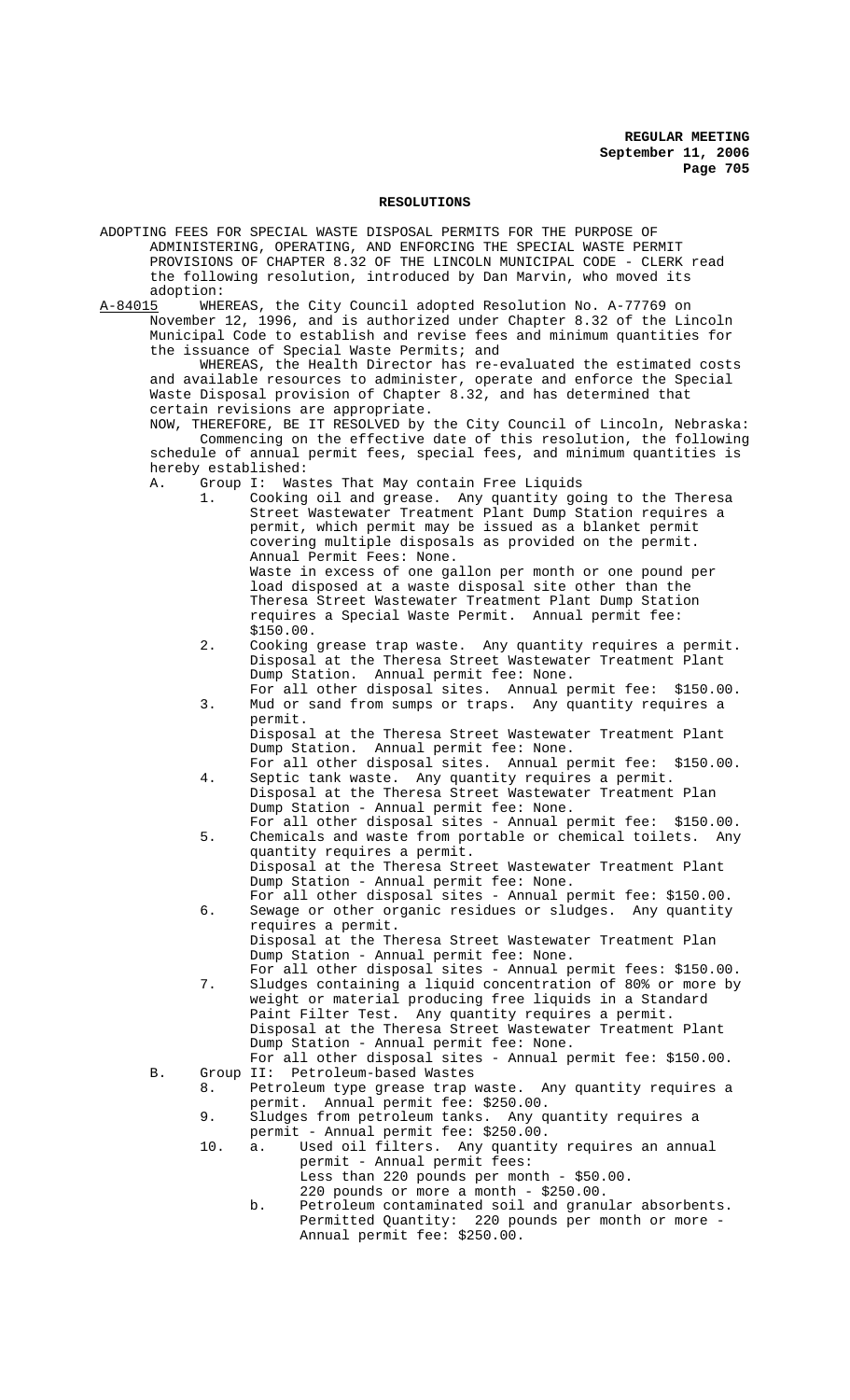- c. Petroleum contaminated refuse or other materials except oil filters, soil and granular absorbents. Any quantity requires a permit - Annual permit fee: Quantities up to 220 pounds per month - \$50.00. Quantities 220 pounds or more per month - \$250.00.
- 11. Petroleum contaminated water. Permitted quantity: 55 gallons per month or more - Annual permit fee: \$250.00.
- 12. Oil, lubricants, hydraulic fluids, fuels, and other petroleum products. Any quantity requires a permit. Permit issued only for incineration in a used oil burning heating unit - Annual permit fee; \$20.00.
- C. Group III: Empty Containers
	- 13. Pressurized containers or containers that may explode upon crushing. Empty containers meeting criteria for safe disposal at the City of Lincoln's Sanitary Landfill adopted according to §8.32.070 will not require a permit. For all other disposal sites: any quantity requires a permit - Annual Permit fee: \$150.00.
	- 14. Containers over five gallons in size. Empty containers meeting criteria for safe disposal at the City of Lincoln's Sanitary Landfill adopted according to §8.32.070 will not require a permit.

For all other disposal sites: Any quantity requires a permit - Annual Permit fee: \$150.00.

- 15. Empty containers labeled "DANGER" or which once contained hazardous material. Empty containers meeting criteria for safe disposal at the City of Lincoln's Sanitary Landfill adopted according to §8.32.070 will not require a permit. For all other disposal sites: Any quantity requires a permit - Annual permit fee: \$150.00.
- 16. Fuel tanks. Empty containers meeting criteria for safe disposal at the City of Lincoln's Sanitary Landfill adopted according to §8.32.070 will not require a permit. For all other disposal sites - Any quantity requires a permit - Annual permit fee: \$150.00.
- D. Group IV: Solvents, Absorbents, Filters, and Residues<br>17. Solvents, degreasers, strippers, thinners, and r Solvents, degreasers, strippers, thinners, and related<br>products. Any quantity requires a permit. Annual per Any quantity requires a permit. Annual permit fee: \$150.00.
	- 18. Refuse containing solvents, degreasers, strippers, or thinners. Any quantity requires a permit - Annual permit fee: \$150.00.
	- 19. Lime or other inorganic residues or sludges. Minimum quantities: twenty-five gallons or 43 pounds per month - Annual permit fee: \$250.00.
	- 20. Paint dry waste, filters, and paint contaminated material. Minimum quantities: 43 pounds per month - Annual permit fee: \$250.00.<br>Fly ash.
	- 21. Fly ash. Minimum quantities: 43 pounds per month Annual permit fee: \$250.00.
	- 22. Bottom ash. Minimum quantities: 43 pounds per month Annual permit fee: \$250.00.
- E. Group V: Hazardous or Toxic Chemicals or Chemical Products 23. Antifreeze or treatment chemicals for boilers, heat exchangers, cooling towers, and similar uses. Minimum quantities: Five gallons or more per day - Annual permit fee: \$150.00.
	- 24. Chemicals labeled WARNING for toxics and pesticides: Minimum quantities: One pint or one pound per load or more - Annual permit fee: \$250.00.
	- 25. Pharmaceutical products. Minimum quantities: More than five gallons or 43 pounds per month - Annual permit fee: \$250.00.
	- 26. Adhesives, sealants, coatings or catalysts. Minimum quantities: More than five gallons or 43 pounds per month - Annual permit fee: \$250.00.
	- 27. Material containing between 25 and 100 percent of the maximum concentration of any Toxic Characteristic Leaching Procedure (TCLP) listed chemical as referenced in 30 CFR 261.24, Table 1 or that exceeds a concentration of 0.3 mg/kg of nickel. Minimum quantities: More than five gallons or 43 pounds per month - annual permit fee; \$250.00.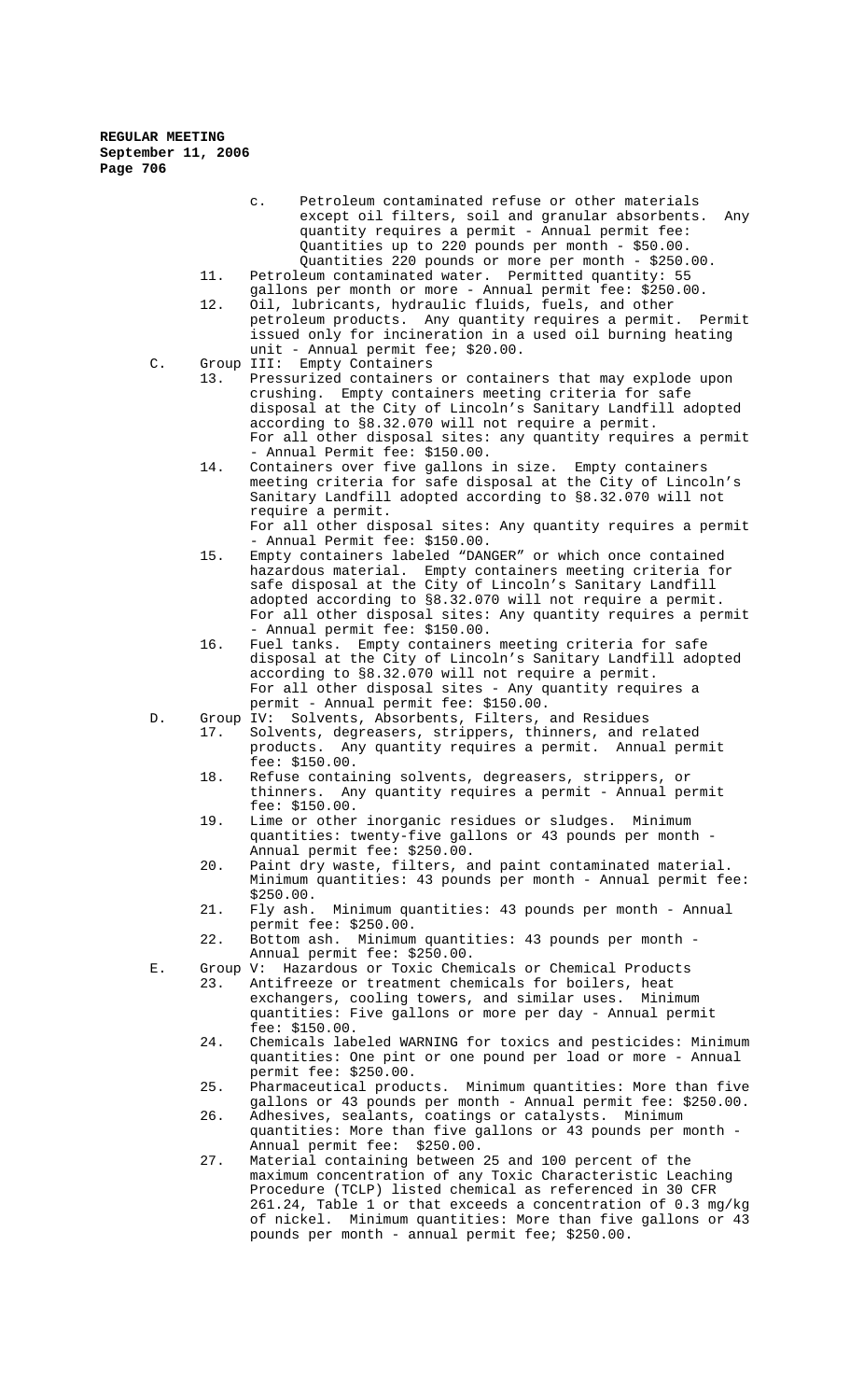- 28. Hazardous or potentially hazardous waste or chemicals labeled "DANGER." Any quantity requires a permit - Annual permit fee: \$250.00.
- 
- F. Group VI: Miscellaneous<br>29. Treated or untreat Treated or untreated infectious waste from hospitals. Any
	- quantity requires a permit Annual permit fee: \$250.00. 30. Treated or untreated infectious waste from other than hospitals. Any quantity requires a permit - Annual permit fee: \$20.00.
	- 31. Waste containing or likely to contain polychlorinated biphenyls (PCB). Any quantity requires a permit - Annual permit fee: \$150.00.
	- 32. Waste containing asbestos. Wastes from National Emission Standards of Hazardous Air Pollutants (NESHAP) and Nebraska Department of Health (NDOH) permitted removal projects in Lincoln and Lancaster County do not require a Special Waste Permit.

All other asbestos waste material in any quantity requires a permit - Annual permit fee: \$50.00.

- 33. Material other than asbestos that could create a health hazard if airborne. Any quantity requires a permit Annual permit fee: \$150.00.
- 34. Wood that has been treated with hazardous or toxic chemicals. Quantities more than 43 pounds per month - Annual permit fee: \$50.00.
- 35. Any other solid waste which, because of its physical, chemical or biological characteristics, requires special handling, treatment or disposal methodologies in order to protect public health, safety, and the environment. Any quantity requires a permit - Annual permit fee: \$150.00.

G. General.

- 1. If the Health Department identifies a new special waste stream due to process changes or otherwise, such special waste stream shall require an additional application, permit, and permit fee even if the special waste generator has an existing permit for a separate waste stream, including an existing permit for the same waste or waste category.
- 2. New industries, commercial operations, or home occupations disposing special wastes shall file a completed inventory/permit application with the Lincoln-Lancaster county Health Department within six months.
- 3. Inventory/permit applications from existing special waste generators must be filed within 60 days of notification by the Health Director. If, after notice has been sent, an inventory/permit application is received by the Lincoln-Lancaster County Health Department after 60 days or if the application is postmarked after the 60-day period, the resulting permit, if issued, will be assessed an additional \$40.00.

BE IT FURTHER RESOLVED that City Council Resolution No. A-77769 shall be superseded by the terms of this resolution.

Introduced by Dan Marvin

Seconded by Svoboda & carried by the following vote: AYES: Camp, Cook, Eschliman, Marvin, McRoy, Newman, Svoboda; NAYS: None.

- AMENDING THE LINCOLN-LANCASTER COUNTY AIR POLLUTION CONTROL REGULATIONS AND STANDARDS TO UPDATE THE REGULATIONS IN CONFORMANCE WITH UNITED STATES ENVIRONMENTAL PROTECTION AGENCY AND THE NEBRASKA DEPARTMENT OF ENVIRONMENTAL QUALITY - PRIOR to reading:
- MARVIN Moved to amend Bill No. 06R-169 in the following manner: 1. Substitute pages II-3, II-4, III-3, and III-5 of Appendix II, Hazardous Air Pollutants, and Appendix III, Reporting Levels of Hazardous Air Pollutants for Emission Inventory, of the Lincoln-Lancaster County Air Pollution Control Program Regulations and Standards which is attached to Bill No. 06R-169 as Attachment "A", with the attached pages II-3, II-4, III-3 and III-5. Seconded by Svoboda & carried by the following vote: AYES: Camp,

Cook, Eschliman, Marvin, McRoy, Newman, Svoboda; NAYS: None. CLERK Read the following resolution, introduced by Dan Marvin, who moved its adoption: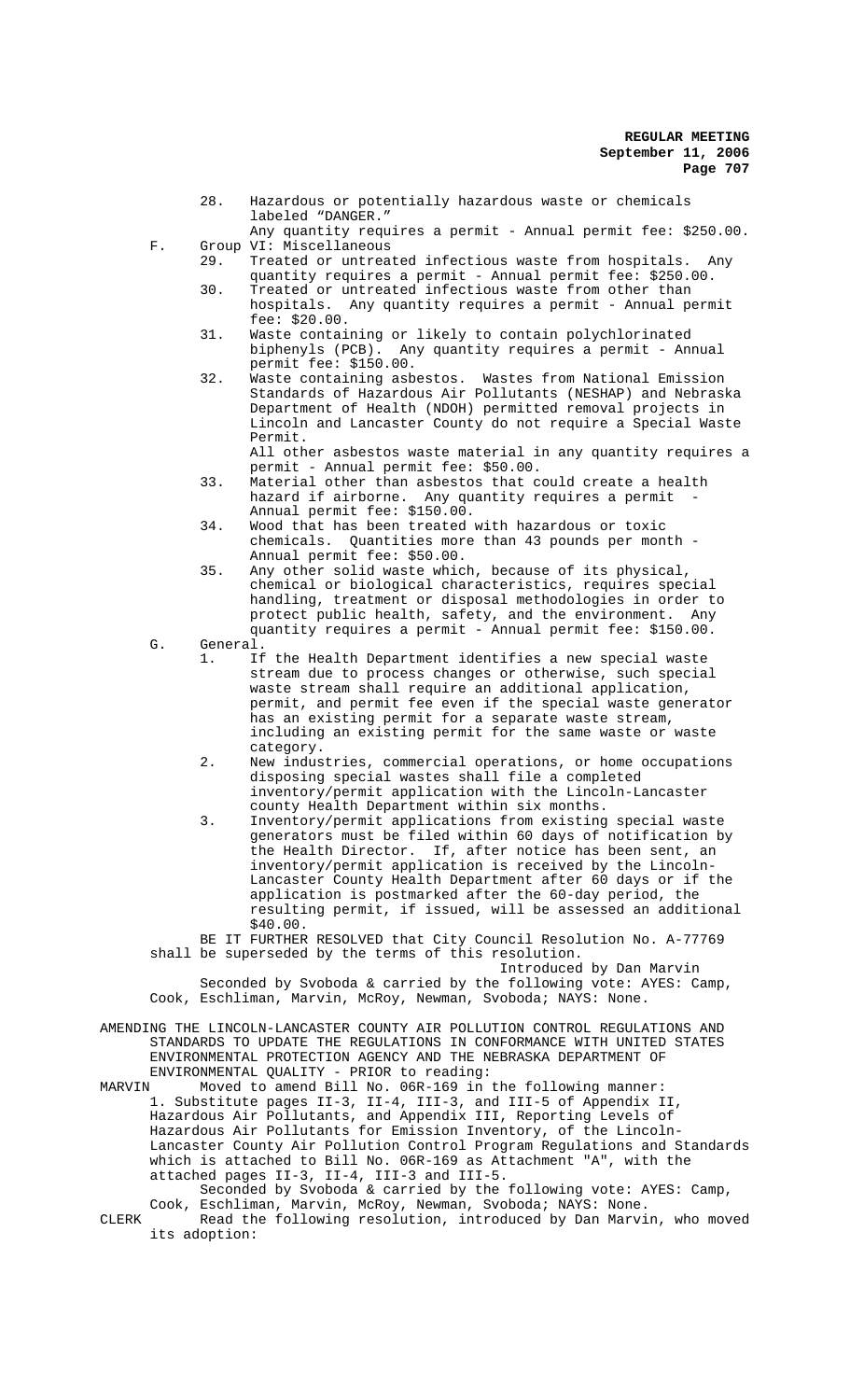A-84016 BE IT RESOLVED by the City Council of the City of Lincoln, Nebraska: That the Amendments to Appendix II, Hazardous Air Pollutants, and Appendix III, Reporting Levels of Hazardous Air Pollutants for Emission Inventory, of the Lincoln-Lancaster County Air Pollution Control Program Regulations and Standards implemented by the Lincoln-Lancaster County Health Department, a copy of which is attached hereto, marked as Attachment "A" and made a part hereof by reference, are hereby approved. The Amendments are required to update the regulations as a result of the actions taken by the United States Environmental Protection Agency. The City Clerk is directed to return two (2) fully executed copies of said Amendments to Trish Owen, Lancaster County Clerk's Office, for filing with the County. Introduced by Dan Marvin Seconded by Svoboda & carried by the following vote: AYES: Camp, Cook, Eschliman, Marvin, McRoy, Newman, Svoboda; NAYS: None.

APPROVING ENHANCED LANDSCAPING IN SELECT LOCATIONS ALONG THE O STREET, 45TH TO 52ND STREET PROJECT LIMITS, TO IDENTIFY SOURCE OF FUNDS FOR ESTABLISHMENT OF LANDSCAPE PLANTINGS AND OTHER FEATURES, AND THEIR ONGOING MAINTENANCE - CLERK read the following resolution, introduced by Dan Marvin, who moved its adoption:

A-84017 WHEREAS, the City Council by Resolution No. A-82058 has adopted a Process for Approving "Enhanced Landscaping" and/or "Enhanced Streetscaping" within and along Public Right-of-Way Areas; and WHEREAS, the Department of Public Works and Utilities has requested approval to install enhanced landscaping along the O Street, 45th to 52nd Streets, Project and has proposed that the cost for establishing the landscape, plantings and other features and their ongoing maintenance be paid for street construction funds; and WHEREAS, the proposed enhanced landscaping has been unanimously recommended for approval by the Urban Design Committee.

NOW, THEREFORE, BE IT RESOLVED by the City Council of the City of Lincoln, Nebraska that the request of the Department of Public Works and Utilities to install enhanced landscaping along the O Street, 45th to 52nd Streets, Project as identified in Exhibits and 1 and 2 attached hereto, is hereby approved and authorized.

BE IT FURTHER RESOLVED that the cost for establishment of landscape plantings and other features, and their ongoing maintenance will be paid for from street construction funds.

Introduced by Dan Marvin

Seconded by Svoboda & carried by the following vote: AYES: Camp, Cook, Eschliman, Marvin, McRoy, Newman, Svoboda; NAYS: None.

APPROVING AN AGREEMENT BETWEEN THE CITY AND THE STATE OF NEBRASKA DEPARTMENT OF ROADS, FOR STATE FUNDS FOR THE O STREET, 45TH TO 52ND STREET ROADWAY RECONSTRUCTION PROJECT - CLERK read the following resolution, introduced by Dan Marvin, who moved its adoption:<br>A-84018 BE IT RESOLVED by the City Counc

BE IT RESOLVED by the City Council of the City of Lincoln, Nebraska:

That the attached Agreement between the City of Lincoln and the State of Nebraska Department of Roads for Project No. S-34-6(1033), CN-12836, for State funds for the O Street, 45th to 52nd Street Roadway Reconstruction project, in accordance with the terms and conditions contained in said Agreement, is hereby approved and the Mayor is authorized to execute the same on behalf of the City of Lincoln.

The City Clerk is directed to return the executed copies of the Agreement to the Public Works and Utilities Department, for transmittal and execution by the State Department of Roads.

Introduced by Dan Marvin Seconded by Svoboda & carried by the following vote: AYES: Camp, Cook, Eschliman, Marvin, McRoy, Newman, Svoboda; NAYS: None.

APPROVING AN AGREEMENT BETWEEN THE CITY AND THE STATE OF NEBRASKA DEPARTMENT OF ROADS REGARDING RIGHT-OF-WAY ACQUISITION BY DEPT. OF ROADS FOR THE SOUTH BELTWAY AND THE ACQUISITION OF CONSERVATION EASEMENTS BY THE CITY AND THE LOWER PLATTE SOUTH NRD WITHIN THE FLOODPLAIN AND FLOODPRONE AREAS ABUTTING THE SOUTH BELTWAY RIGHT-OF-WAY - CLERK read the following resolution, introduced by Dan Marvin, who moved its adoption: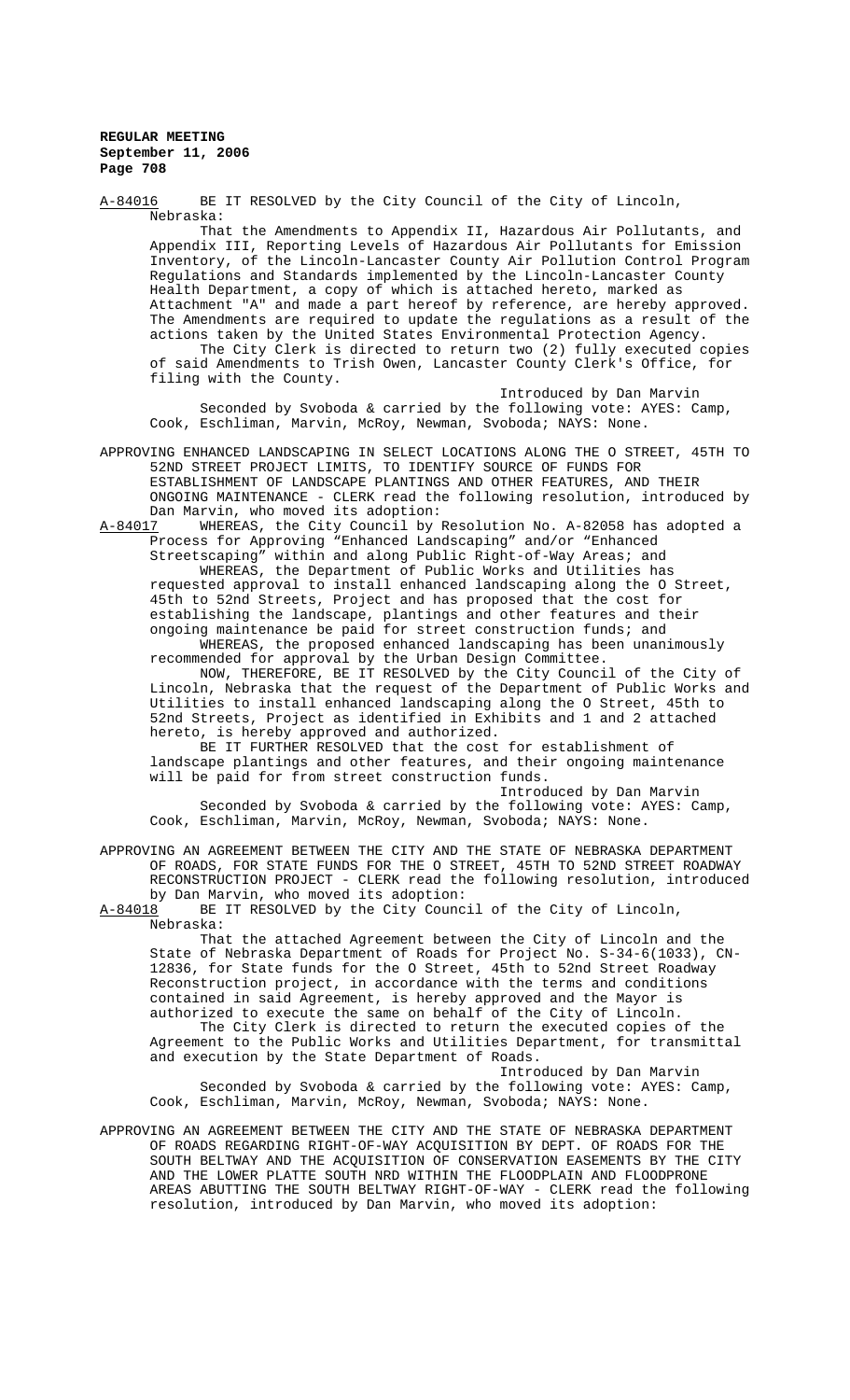A-84019 BE IT RESOLVED by the City Council of the City of Lincoln, Nebraska:

That the attached Agreement between the City of Lincoln and the State of Nebraska Department of Roads for Project No. Lincoln-CNSR(SPAC), CN-12841, for right-of-way acquisition by the Nebraska Department of Roads for the South Beltway and the acquisition of conservation easements by the City and the Lower Platte South NRD within the floodplain and floodprone areas abutting the South Beltway right-ofway, in accordance with the terms and conditions contained in said Agreement, is hereby approved and the Mayor is authorized to execute the same on behalf of the City of Lincoln.

The City Clerk is directed to return the executed copies of the Agreement to the Public Works and Utilities Department, for transmittal and execution by the State Department of Roads.

Introduced by Dan Marvin Seconded by Svoboda & carried by the following vote: AYES: Camp, Cook, Eschliman, Marvin, McRoy, Newman, Svoboda; NAYS: None.

APPROVING AN AGREEMENT BETWEEN THE CITY AND COUNTY TO PROVIDE THE CITY WITH AN APPROPRIATE FACILITY AT THE COUNTY YOUTH ASSESSMENT CENTER FOR TEMPORARY DETENTION OF JUVENILES TAKEN INTO CUSTODY BY THE LINCOLN POLICE DEPARTMENT - CLERK read the following resolution, introduced by Dan Marvin, who moved its adoption:<br>A-84020 BE IT RESOLVED by the Cit

BE IT RESOLVED by the City Council of the City of Lincoln, Nebraska:

That the attached Interlocal Agreement between the City of Lincoln and Lancaster County, to provide the City with an appropriate facility at the County Youth Assessment Center for temporary detention of juveniles taken into custody by the Lincoln Police Department, upon the terms and conditions set forth in said Agreement, which is attached hereto marked as Attachment "A", is hereby approved and the Mayor is authorized to execute the same on behalf of the City of Lincoln. The City Clerk is directed to forward one fully executed original of said Agreement to Trish Owen for filing with the County.

Introduced by Dan Marvin

Seconded by Svoboda & carried by the following vote: AYES: Camp, Cook, Eschliman, Marvin, McRoy, Newman, Svoboda; NAYS: None.

APPROVING AN OCCUPATIONAL HEALTH CLINIC AND ANCILLARY SERVICES CONTRACT BETWEEN THE CITY, LES AND ST. ELIZABETH HEALTH SYSTEM FOR EMPLOYEE WORKERS' COMPENSATION INJURIES AND MISCELLANEOUS MEDICAL AND OTHER SERVICES FOR A THREE-YEAR TERM - CLERK read the following resolution, introduced by Dan Marvin, who moved its adoption:<br>A-84021 BE IT RESOLVED by the City Council of the C

BE IT RESOLVED by the City Council of the City of Lincoln, Nebraska:

That the Agreement and Amendment between the City of Lincoln, Lincoln Electric System, and St. Elizabeth Health System and its subsidiaries, for employee workers' compensation injuries and miscellaneous medical and other services for a three-year term with an option to renew for two additional one-year terms, a copy of which is attached hereto marked as Attachment "A" and made a part hereof by reference, is hereby approved and the Mayor is authorized to execute said Agreement on behalf of the City.

The City Clerk is directed to return two fully executed copies of said Agreement to Bill Kostner, Risk Manager, for transmittal to St. Elizabeth Health System.

Introduced by Dan Marvin Seconded by McRoy & carried by the following vote: AYES: Camp, Cook, Eschliman, Marvin, McRoy, Newman, Svoboda; NAYS: None.

AUTHORIZING AND SUPPORTING THE PARKS & RECREATION DEPARTMENT'S SUBMITTAL OF A GRANT APPLICATION TO THE TRANSPORTATION ENHANCEMENT PROGRAM OF THE STATE OF NEBRASKA DEPARTMENT OF ROADS TO FUND THE CONSTRUCTION OF THE JAMAICA NORTH TRAIL – PHASE II FOR APPROXIMATELY 2.25 MILES FROM 4TH AND CALVERT TO 4TH AND J STREETS - CLERK read the following resolution, introduced by Dan Marvin, who moved its adoption:

A-84022 WHEREAS, the City of Lincoln intends to apply to the State of Nebraska Department of Roads for financial assistance from the Transportation Enhancement Program for the purpose of constructing the Jamaica North Trail – Phase II a pedestrian/bicycle trail located on the abandoned Union Pacific Railroad approximately 4th and Calvert Streets to 4th and J Streets; and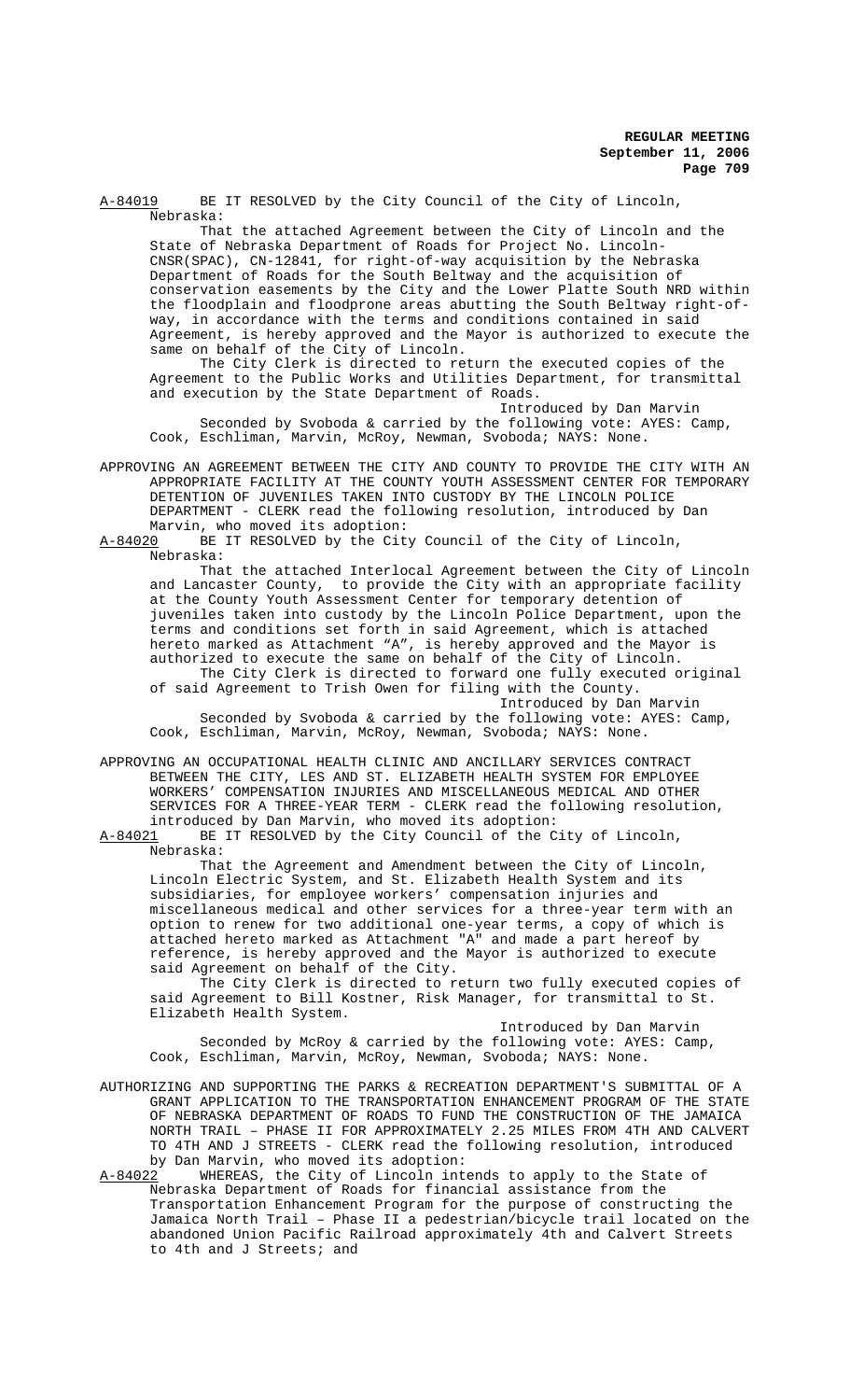WHEREAS, the total cost of the project will be \$773,685 of which the Great Plains Trails Network will provide \$273,685, and the Transportation Enhancement Program grant request will be \$500,000. No City tax dollars will go into construction of this trail; and

 WHEREAS, the City of Lincoln wishes to express its support for the project and its willingness to commit to the cost of operation and maintenance of the completed facility in a safe and attractive manner for the public.

NOW, THEREFORE, BE IT RESOLVED by the City Council of the City of Lincoln, Nebraska:

That the City of Lincoln hereby expresses its support for the application being made by Lancaster County to the State of Nebraska Department of Roads for financial assistance from the Transportation Enhancement Program for the purpose of constructing the project described above and known as the Jamaica North Trail – Phase II and its commitment to the on-going maintenance of the trail.

The City Clerk is directed to transmit a certified copy of this resolution to the Parks & Recreation Department for inclusion with the application to the State of Nebraska Department of Roads.

Introduced by Dan Marvin Seconded by Svoboda & carried by the following vote: AYES: Camp, Cook, Eschliman, Marvin, McRoy, Newman, Svoboda; NAYS: None.

AUTHORIZING AND SUPPORTING THE PARKS & RECREATION DEPARTMENT'S SUBMITTAL OF A GRANT APPLICATION TO THE NEBRASKA GAME AND PARKS COMMISSION FOR A RECREATION TRAILS PROGRAM GRANT FOR CONSTRUCTION OF A CONNECTOR TRAIL TO ITS BISON TRAIL AND VAN DORN PARK/HIGHWAY 2 TRAIL - CLERK read the following resolution, introduced by Dan Marvin, who moved its adoption:

WHEREAS, the City of Lincoln through its Parks & Recreation Department proposes to apply to the Nebraska Game and Parks Commission for financial assistance from the Recreation Trails Program Grant funds for the purpose of construction of connector trails to its Bison Trail and Van Dorn Park/Highway 2 Trail as a result of the 9th and 10th Street Construction Project.

NOW, THEREFORE, BE IT RESOLVED by the City Council of the City of Lincoln, Nebraska:

1. The City of Lincoln hereby expresses its support for the application being made by its Parks & Recreation Department to the Nebraska Game and Parks Commission for financial assistance from the Recreation Trails Program fund for the purpose of constructing pedestrian/bicycle connector trails to the Bison Trail and Van Dorn Park/Highway 2 Trail.<br>2. The City

The City of Lincoln has available and will apply its share of the project cost (\$35,000) and has the financial capability to maintain and will maintain the completed improvements in a safe and attractive manner for public use.

3. The City of Lincoln will not discriminate against any person on the basis of race, color, age, religion, handicap, sex, or national origin in the use of the proposed project acquired or developed pursuant to the application for financial assistance. The City of Lincoln certifies that it has the financial capabilities to operate and maintain the completed facility in a safe and attractive manner for public use and further certifies that it will comply, where applicable, with the Americans with Disabilities Act by making the facilities accessible to the handicapped.<br>4. The

The City of Lincoln will, within 30 days of federal approval, or as soon thereafter as legally possible, obtain any required consultant for this project.<br>5. The Mayor is here

The Mayor is hereby authorized to sign all documents necessary and required to make application to acquire said grant funds.

6. No property developed under this project will, without the approval of the Nebraska Game and Parks Commission and the Secretary of the Interior, be converted to non-public outdoor recreation purposes. The City of Lincoln will replace any converted land in accordance with Section  $6(f)(3)$  of the Land and Water Act of 1965, as amended to date.<br>7. The City Clerk is directed to transmit a certified copy of

The City Clerk is directed to transmit a certified copy of this resolution to the Parks & Recreation Department for transmittal to the Nebraska Game and Parks Commission.

Introduced by Dan Marvin Seconded by Svoboda & carried by the following vote: AYES: Camp, Cook, Eschliman, Marvin, McRoy, Newman, Svoboda; NAYS: None.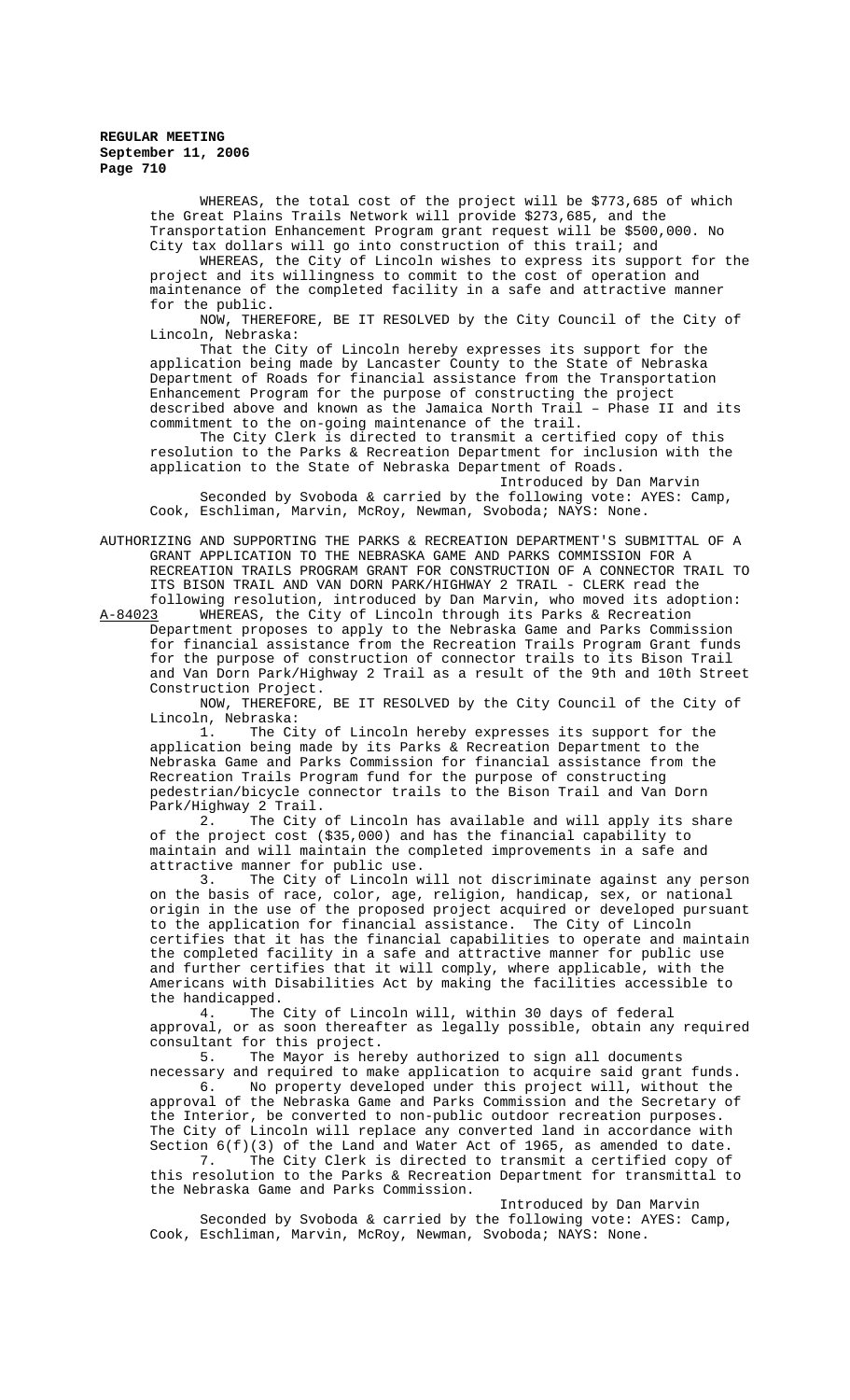### **PETITIONS AND COMMUNICATIONS**

SETTING THE HEARING DATE OF MONDAY, SEPTEMBER 25, 2006 AT 5:30 P.M. FOR THE MANAGER APPLICATION OF WILLIAM J. WAGNER FOR PLANET SUB NE, LLC DBA PLANET SUB LOCATED AT 1332 P STREET - CLERK read the following

resolution, introduced by Annette McRoy, who moved its adoption:<br>A-84024 BE IT RESOLVED by the City Council, of the City of Lincoln A-84024 BE IT RESOLVED by the City Council, of the City of Lincoln, that a hearing date is hereby set for Monday, September 25, 2006, at 5:30 p.m. or as soon thereafter as possible in the City Council Chambers, County-City Building, 555 S. 10th St., Lincoln, NE, for the Manager Application of William J. Wagner for Planet Sub NE, LLC dba Planet Sub located at 1332 P Street.

If the Police Dept. is unable to complete the investigation by said time, a new hearing date will be set.

Introduced by Annette McRoy Seconded by Cook & carried by the following vote: AYES: Camp, Cook, Eschliman, Marvin, McRoy, Newman, Svoboda; NAYS: None.

SETTING THE HEARING DATE OF MONDAY, SEPTEMBER 18, 2006 AT 1:30 P.M. FOR THE MANAGER APPLICATION OF MATTHEW JOHNSON FOR GW MIDWEST, LLC DBA GREAT WRAPS LOCATED AT 1422 O STREET - CLERK read the following resolution, introduced by Annette McRoy, who moved its adoption:

A-84025 BE IT RESOLVED by the City Council, of the City of Lincoln, that a hearing date is hereby set for Monday, September 18, 2006, at 1:30 p.m. or as soon thereafter as possible in the City Council Chambers, County-City Building, 555 S. 10th St., Lincoln, NE, for the Manager Application of Matthew Johnson for GW Midwest, LLC dba Great Wraps located at 1422 O Street.

If the Police Dept. is unable to complete the investigation by said time, a new hearing date will be set.

Introduced by Annette McRoy Seconded by Cook & carried by the following vote: AYES: Camp, Cook, Eschliman, Marvin, McRoy, Newman, Svoboda; NAYS: None.

REPORT FROM CITY TREASURER OF TELECOMMUNICATIONS OCCUPATION TAX FOR APRIL - JUNE 2006: DIGIZIP, T-MOBILE, AIR CELL, ACCESSLINE, OPEX, NETIFICE, FAST PHONES, IDT CORP., TELENATIONAL, RELIANCE, SOUTHWEST; JUNE 2006: NEW CINGULAR, NT&T, CRICKET, USCOC, AT&T, BUSINESS TELECOM, TRACFONE, ADVANCED TEL, XO COMM., VOICECOM, EARTHLINK, COVISTA, GLOBAL CROSSING, VERIZON, PRIMUS, QWEST, ACN, ENHANCED, USCOC, BROADBAND, TRANS NATIONAL, ONSTAR, PNG TELECOMM., CINCINNATI BELL, ANDIAMO, WHO'S CALLING, VERIZON SELECT, WORKING ASSETS, UCN, MCLEOD USA, INTELLICALL, 360NETWORKS, BROADWING, SHAFFER COMM., AIRLINK MOBILE, GLOBALCOM, GUARANTEED PHONE, VIRGIN MOBILE, IBM GLOBAL, TELEPLUS WIRELESS, QUANTUM SHIFT, TELECORP, ACCERIS, KDDI AMERICA, BUSINESS PROD. SOLUTIONS, CIMCO; JULY 2006: SPRINT, TWC INFO, MCI WORLDCOM, SPRINT SPECTRUM, D&D COMM., NPCR, GUARANTEED PHONE, BT AMERICAS, ACCERIS, NEXTEL WEST, ZONE TELECOM, NOS COMM., LDMI, GTC, AFFINITY NETWORK, ACCERIS COMM., SBC, GLOBALCOM, LIGHTYEAR, 360NETWORKS, NOSVA, NETWORK BILLING, ATS MOBILE - CLERK presented said report which was placed on file in the Office of the City Clerk. **(20)**

THE FOLLOWING HAVE BEEN REFERRED TO THE PLANNING DEPARTMENT:

Change of Zone No. 06045 - App. requested by Witherbee Neighborhood Association for a change of zone from B-1 Local Business District to R-2 Residential District; from O-2 Suburban Office to R-2 Residential District Northern; and from R-4 Residential to R-2 Residential District in various locations. Change of Zone No. 06054 - App. requested by the Director of Planning amending Title 27 of the Lincoln Municipal Code relating to Zoning. Change of Zone No. 06056 - App. requested by the Director of Planning for an amendment to the Lincoln Municipal Code, Parking Matrix, to change the off-street parking requirement in the H-2 and H-3 zoning districts. Change of Zone No. 06057 - App. requested by Monte Froehlich of U.S. Property, from B-1 Local Business District to B-2 Planned Neighborhood Business District on property generally located at S. 48<sup>th</sup> Street and Van Dorn Street. Change of Zone No. 06058 - App. requested by Engineering Design Consultants from AG Agricultural District to B-2 Planned Neighborhood

Business District on property generally located at S. 40<sup>th</sup> Street and Yankee Hill Road.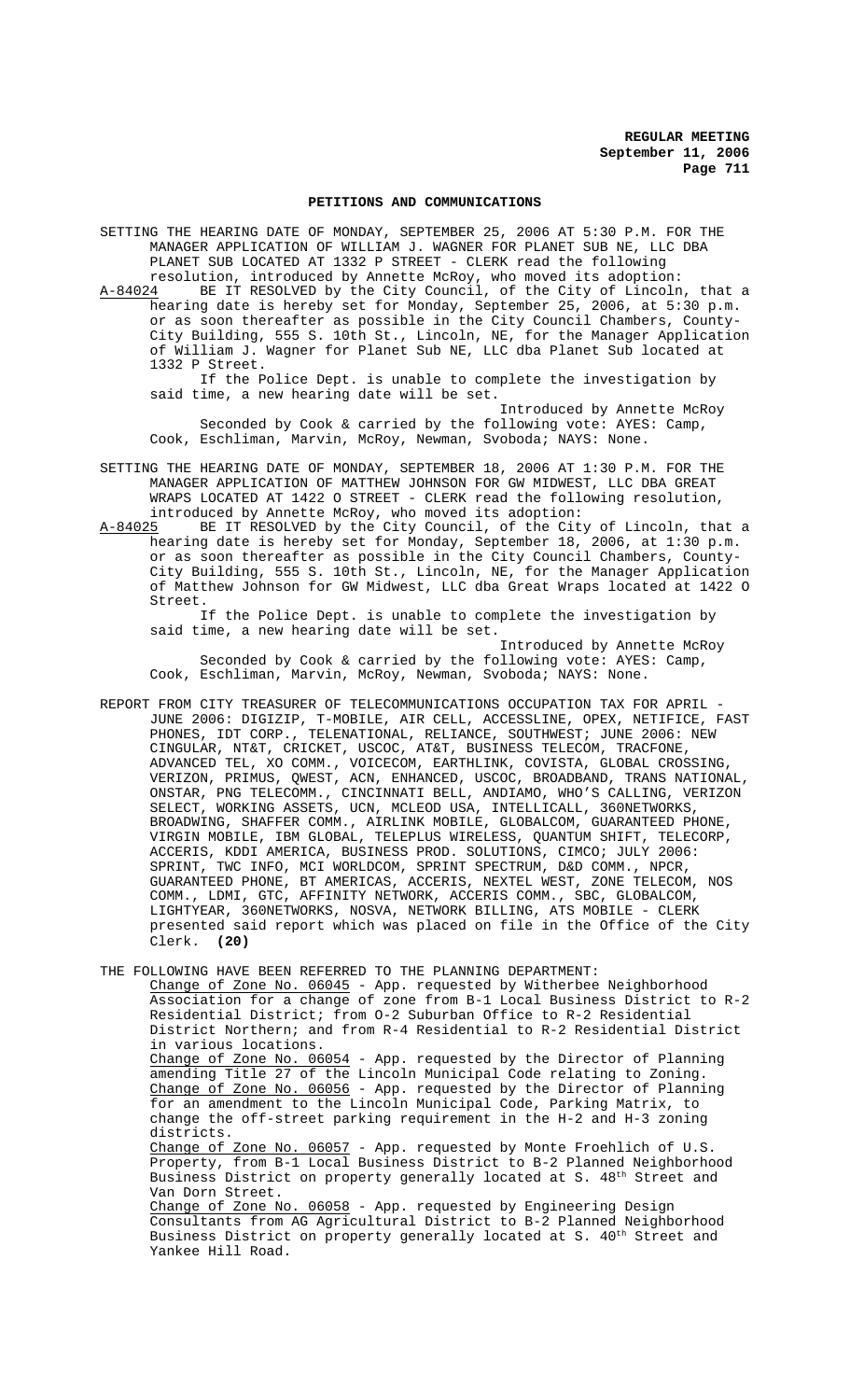Special Permit No. 06048 - App. requested by Windsor Enterprises for the authority to sell alcoholic beverages for consumption on the premises generally located at N. 48<sup>th</sup> St. and Cornhusker Highway.

## **REPORTS OF CITY OFFICERS**

APPOINTING SCOTT YOUNG AND LAURIE THOMAS LEE TO THE CABLE ADVISORY BOARD FOR THREE-YEAR TERMS EXPIRING JULY 1, 2009 - CLERK read the following resolution, introduced by Dan Marvin, who moved its adoption:<br>A-84026 BE IT RESOLVED by the City Council of the City of Linco

BE IT RESOLVED by the City Council of the City of Lincoln, Nebraska:

That the appointment of Scott Young and Laurie Thomas Lee to the Cable Advisory Board for three-year terms expiring July 1, 2009 is hereby approved.

Introduced by Dan Marvin Seconded by Svoboda & carried by the following vote: AYES: Camp,

Cook, Eschliman, Marvin, McRoy, Newman, Svoboda; NAYS: None. ACCEPTING THE ASSESSMENT RESOLUTIONS FOR SPECIAL ASSESSMENT GROUP II BOARD OF

EQUALIZATION HEARING TO BE HELD MONDAY, SEPTEMBER 18, 2006, AT 10:00 A.M. - Clerk requested approval for a hearing date of Monday, September 18, 2006 at 10:00 a.m.

MCROY Moved approval.

Seconded by Cook & carried by the following vote: AYES: Camp, Cook, Eschliman, Marvin, McRoy, Newman, Svoboda; NAYS: None.

AFFIDAVIT OF MAILING FOR BOARD OF EQUALIZATION SPECIAL ASSESSMENT GROUP II TO BE HELD ON MONDAY, SEPTEMBER 18, 2006, AT 10:00 A.M. - CLERK presented said report which was placed on file in the Office of the City Clerk.

APPROVING THE DISTRIBUTION OF FUNDS REPRESENTING INTEREST EARNINGS ON SHORT-TERM INVESTMENTS OF IDLE FUNDS DURING THE MONTH ENDED JULY 31, 2006 -CLERK read the following resolution, introduced by Annette McRoy, who moved its adoption:<br>A-84027 BE IT RESOLVE

BE IT RESOLVED by the City Council of the City of Lincoln, Nebraska:

That during the month ended July 31, 2006, \$443,347.43 was earned from the investments of "IDLE FUNDS". The same is hereby distributed to the various funds on a pro-rata basis using the balance of each fund and allocating a portion of the interest on the ratio that such balance bears to the total of all fund balances.

Introduced by Annette McRoy Seconded by Cook & carried by the following vote: AYES: Camp, Cook, Eschliman, Marvin, McRoy, Newman, Svoboda; NAYS: None.

- CLERK'S LETTER AND MAYOR'S APPROVAL OF RESOLUTIONS AND ORDINANCES PASSED BY THE CITY COUNCIL ON AUGUST 28, 2006 - CLERK presented said report which was placed on file in the Office of the City Clerk. **(27-1)**
- REPORT FROM CITY TREASURER OF FRANCHISE TAX FOR THE MONTH OF JULY 2006 FROM AQUILA - CLERK presented said report which was placed on file in the Office of the City Clerk. **(16-1)**
- REPORT FROM CITY TREASURER OF FRANCHISE FEES FOR THE QUARTER ENDING JUNE 30, 2006 FROM TIME WARNER CABLE - CLERK presented said report which was placed on file in the Office of the City Clerk. **(41-2518A)**

### ORDINANCES -  $1^{ST}$  READING & RELATED RESOLUTIONS

AMENDING CHAPTER 2.76 OF THE LINCOLN MUNICIPAL CODE TO INCREASE LONGEVITY PAY FOR EMPLOYEES WITH A PAY RANGE PREFIXED BY "X" AND FOR PART-TIME NAGE EMPLOYEES AND TO ALLOW FOR ACCRUALS OF 80 HOURS OVER THEIR ANNUAL MAXIMUM VACATION ACCRUAL FOR EMPLOYEES IN A PAY RANGE PREFIXED BY "X" - Clerk read an ordinance, introduced by Annette McRoy, amending Chapter 2.76 of the Lincoln Municipal Code, the Personnel System, by amending Section 2.76.155 relating to longevity to increase the longevity pay for employees with a pay range prefixed by "X" and for part-time NAGE employees; amending Section 2.76.395 relating to vacation leave with pay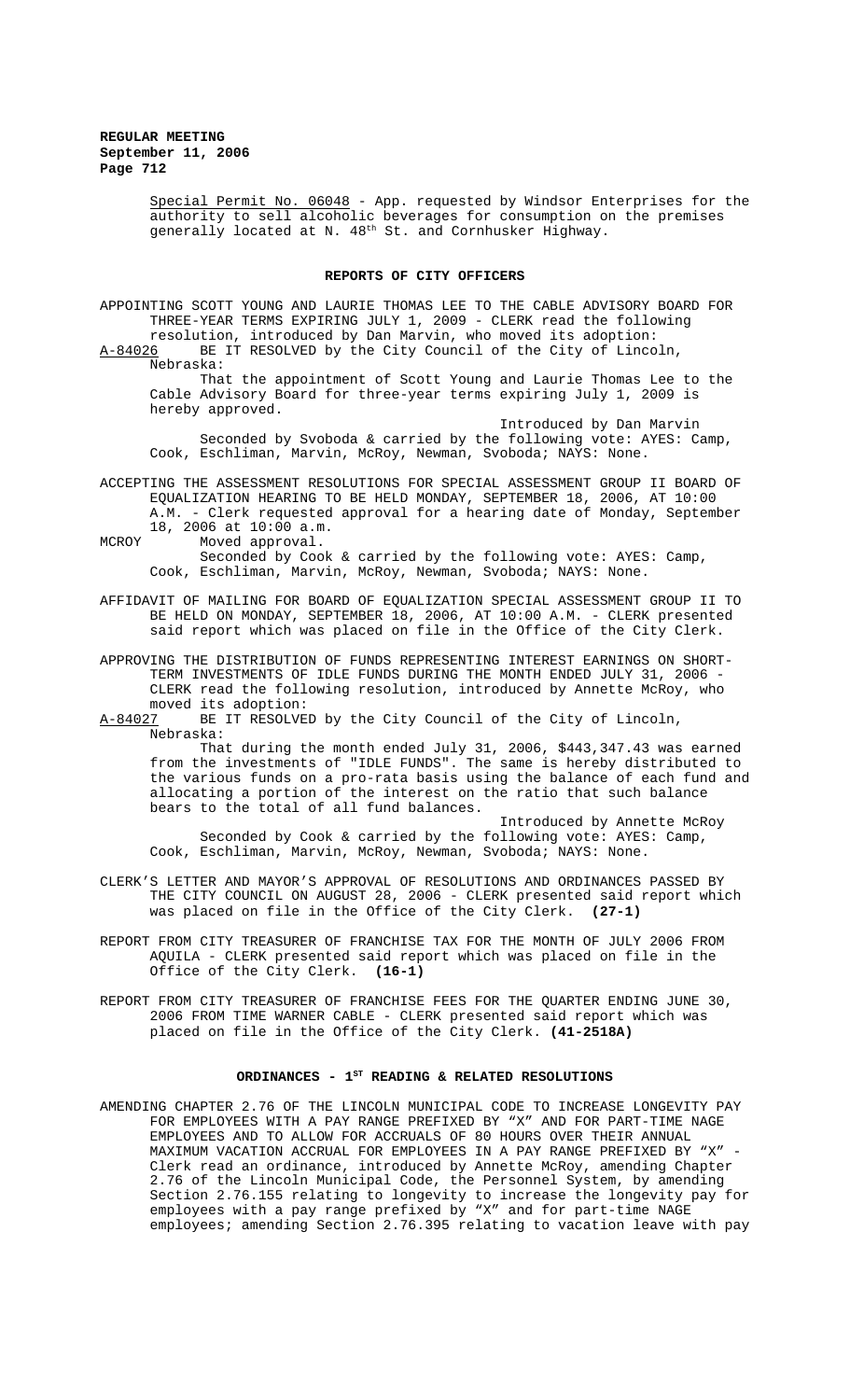to allow for accruals of 80 hours over their annual maximum vacation accrual for employees in a pay range prefixed by "X"; and repealing Sections 2.76.155 and 2.76.395 of the Lincoln Municipal Code as hitherto existing, the first time.

- STREET VACATION 06001 VACATING N.W. 6TH STREET AND N.W. 7TH STREET FROM THE SOUTH RIGHT-OF-WAY LINE OF BLUE SAGE BOULEVARD TO 50 FEET SOUTH OF THE SOUTH RIGHT-OF-WAY OF FALLBROOK BOULEVARD, AND TO VACATE FALLBROOK BOULEVARD FROM 175 FEET EAST OF TALLGRASS PARKWAY ROUNDABOUT TO 50 FEET WEST OF STONEBROOK PARKWAY ROUNDABOUT - CLERK read an ordinance, introduced by Annette McRoy, vacating N.W.  $6^{\text{th}}$  Street and N.W.  $7^{\text{th}}$  Street from the south right-of-way line of Blue Sage Boulevard to 50 feet south of the south right-of-way line of Fallbrook Boulevard, and Fallbrook Boulevard from 175 feet east of Tallgrass Parkway roundabout to 50 feet west of Stonebrook Parkway roundabout, and retaining title thereto in the City of Lincoln, Lancaster County, Nebraska, the first time.
- ANNEXATION 06011 HARTLAND'S CARDINAL HEIGHTS 2ND AMENDING THE LINCOLN CORPORATE LIMITS MAP BY ANNEXING APPROXIMATELY 22 ACRES OF PROPERTY GENERALLY LOCATED SOUTHWEST OF THE INTERSECTION OF N.W. 56TH STREET AND W. ADAMS STREET. (RELATED ITEMS: 06-158, 06-159, 06R-185) - CLERK read an ordinance, introduced by Annette McRoy, annexing and including the below described land as part of the City of Lincoln, Nebraska and amending the Corporate Limits Map attached to and made a part of Ordinance No. 18208, to reflect the extension of the corporate limits boundary of the City of Lincoln, Nebraska established and shown thereon, the first time.
- COZ 06046 APPLICATION OF HARTLAND HOMES, INC. FOR A CHANGE OF ZONE FROM AG AGRICULTURAL DISTRICT TO R-3 RESIDENTIAL DISTRICT ON PROPERTY GENERALLY LOCATED SOUTHWEST OF THE INTERSECTION OF N.W. 56TH STREET AND W. ADAMS STREET. (RELATED ITEMS: 06-158, 06-159, 06R-185) - CLERK read an ordinance, introduced by Annette McRoy, amending the Lincoln Zoning District Maps attached to and made a part of Title 27 of the Lincoln Municipal Code, as provided by Section 27.05.020 of the Lincoln Municipal Code, by changing the boundaries of the districts established and shown thereon, the first time.
- APPEAL OF HARTLAND HOMES INC. FROM THE CONDITIONS OF THE PLANNING COMMISSION APPROVAL OF SPECIAL PERMIT 2045A, FOR THE DEVELOPMENT OF HARTLAND'S CARDINAL HEIGHTS 2ND ADDITION COMMUNITY UNIT PLAN ON PROPERTY GENERALLY LOCATED AT N.W. 56TH STREET AND PARTRIDGE LANE. (RELATED ITEMS: 06-158, 06-159, 06R-185) (ACTION DATE: 9/25/06)
- APPROVING THE JENSEN PARK ESTATES CONDITIONAL ANNEXATION AND ZONING AGREEMENT BETWEEN THE CITY AND JENSEN PARK LLC, RELATING TO THE ANNEXATION OF APPROXIMATELY 44.50 ACRES OF PROPERTY GENERALLY LOCATED AT THE NORTHEAST CORNER OF S. 84TH STREET AND YANKEE HILL ROAD. (RELATED ITEMS: 06R-186, 06-160, 06-161) (ACTION DATE: 9/25/06)
- ANNEXATION 04012 JENSEN PARK AMENDING THE LINCOLN CORPORATE LIMITS MAP BY ANNEXING APPROXIMATELY 66 ACRES OF PROPERTY GENERALLY LOCATED AT SOUTH 84TH STREET AND YANKEE HILL ROAD. (RELATED ITEMS: 06R-186, 06-160, 06-161) - CLERK read an ordinance, introduced by Annette McRoy, annexing and including the below described land as part of the City of Lincoln, Nebraska and amending the Corporate Limits Map attached to and made a part of Ordinance No. 18208, to reflect the extension of the corporate limits boundary of the City of Lincoln, Nebraska established and shown thereon, the first time.
- CHANGE OF ZONE 04079 APPLICATION OF JENSEN PARK LLC FOR A CHANGE OF ZONE FROM AG AGRICULTURAL TO R-3 AND R-4 RESIDENTIAL ON PROPERTY GENERALLY LOCATED AT SOUTH 84TH STREET AND YANKEE HILL ROAD. (RELATED ITEMS: 06R-186, 06-160, 06-161) - CLERK read an ordinance, introduced by Annette McRoy, amending the Lincoln Zoning District Maps attached to and made a part of Title 27 of the Lincoln Municipal Code, as provided by Section 27.05.020 of the Lincoln Municipal Code, by changing the boundaries of the districts established and shown thereon, the first time.
- CHANGE OF ZONE 06055 APPLICATION OF THE CITY OF LINCOLN URBAN DEVELOPMENT DEPARTMENT FOR A CHANGE OF ZONE FROM H-2 HIGHWAY BUSINESS DISTRICT TO B-3 COMMERCIAL DISTRICT ON PROPERTY GENERALLY LOCATED AT 5000 O STREET -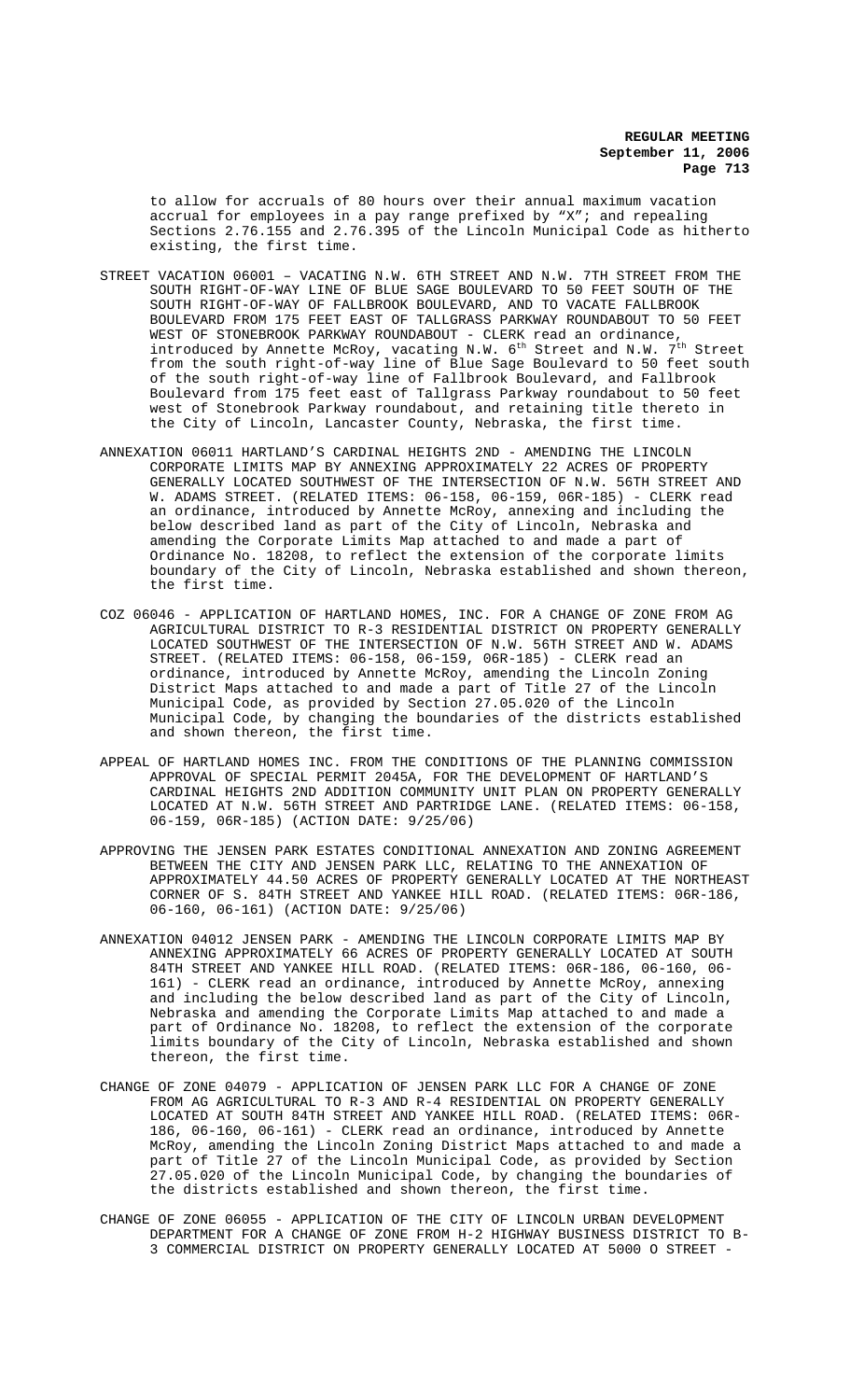CLERK read an ordinance, introduced by Annette McRoy, amending the Lincoln Zoning District Maps attached to and made a part of Title 27 of the Lincoln Municipal Code, as provided by Section 27.05.020 of the Lincoln Municipal Code, by changing the boundaries of the districts established and shown thereon, the first time.

- CHANGE OF ZONE 06050 APPLICATION OF THE CATHOLIC BISHOP OF LINCOLN FOR A CHANGE OF ZONE FROM R-1 RESIDENTIAL DISTRICT TO R-1 RESIDENTIAL DISTRICT PUD ON PROPERTY GENERALLY LOCATED AT A STREET AND ELDON DRIVE - CLERK read an ordinance, introduced by Annette McRoy, amending the Lincoln Zoning District Maps attached to and made a part of Title 27 of the Lincoln Municipal Code, as provided by Section 27.05.020 of the Lincoln Municipal Code, by changing the boundaries of the districts established and shown thereon, the first time.
- APPROVING AN AGREEMENT BETWEEN THE CITY AND ST. JAMES UNITED METHODIST CHURCH FOR THE LEASE OF SPACE BY THE LINCOLN AREA AGENCY ON AGING FOR ITS ACTIVAGE CENTER PROGRAM AT 2400 S. 11TH STREET FOR A PERIOD OF SEPTEMBER 1, 2006 THROUGH AUGUST 31, 2007 - CLERK read an ordinance, introduced by Annette McRoy, accepting and approving a Lease Agreement between the City of Lincoln and St. James United Methodist Church for the lease of office space by the Lincoln Area Agency on Aging for its ActivAge Center program at 2400 S. 11<sup>th</sup> Street, Lincoln, NE for a term beginning September 1, 2006 through August 31, 2007, the first time.

# ORDINANCES - 3<sup>RD</sup> READING & RELATED RESOLUTIONS (as required)

- AMENDING TITLE 5 OF THE LINCOLN MUNICIPAL CODE RELATING TO LICENSES AND REGULATIONS BY AMENDING OR REPEALING SECTIONS WITHIN CHAPTER 5.41, SALVAGING, RECYCLING AND COMPOSTING OPERATIONS, TO DELETE PROVISIONS RELATING TO SALVAGING OPERATIONS AND TO MAKE CHAPTER 5.41 APPLY ONLY TO RECYCLING AND COMPOSTING OPERATIONS; ADDING A NEW CHAPTER 5.43 ENTITLED SALVAGE DEALERS AND SALVAGE COLLECTORS TO ESTABLISH AND RELOCATE PROVISIONS DEALING WITH SALVAGING OPERATIONS PREVIOUSLY FOUND IN CHAPTER 5.41. (8/14/06 - P.H. & ACTION CON'T. TO 9/11/06) - PRIOR to reading: COOK Moved to have Public Hearing & Action on Bill No. 06-137 delayed for one month to 10/9/06. Seconded by McRoy & carried by the following vote: AYES: Camp,
- Cook, Eschliman, Marvin, McRoy, Newman, Svoboda; NAYS: None. CLERK Read an ordinance, introduced by Jonathan Cook, amending Title 5 of the Lincoln Municipal Code relating to Licenses and Regulations by amending Sections 5.41.010, 5.41.020, 5.41.030, 5.41.050, 5.41.060, amending beccrons strates, it is delete provisions relating to 5.41.070, 5.41.160, and 5.41.170 to delete provisions relating to salvaging and recycling operations and thereby making Chapter 5.41, currently entitled Salvaging, Recycling and Composting Operations, apply only to recycling and composting operations and recyclables drop off locations, and repealing Sections 5.41.110, 5.41.120, and 5.41.130 from Chapter 5.41 to relocate the provisions of those sections and to add new sections containing additional provisions in a new Chapter 5.43 entitled Salvage Dealers and Salvage Collectors to establish provisions dealing only with salvaging and recycling operations; and repealing Sections 5.41.010, 5.41.020, 5.41.030, 5.41.050, 5.41.060, 5.41.070, 5.41.160, and 5.41.170 of the Lincoln Municipal Code as hitherto existing, the third time.
- AUTHORIZING EXECUTION AND DELIVERY OF THE DEVELOPMENT AGREEMENT BETWEEN THE CITY AND VARIOUS OWNERS FOR THE DEVELOPMENT OF APPROXIMATELY 726 ACRES OF PROPERTY GENERALLY LOCATED AT S. 84TH STREET AND ROKEBY ROAD AND FOR THE ISSUANCE OF BONDS FOR THE INSTALLATION OF INFRASTRUCTURE TO SERVE THE AREA. (RELATED ITEMS: 06-86, 06R-110) (6/12/06 - PUBLIC HEARING &  $2^{ND}$  READING CONT'D TO 7/10/06) (7/10/06 - P.H. &  $2^{ND}$  READING CON'T. TO  $7/24/06$ ) (7/24/06 - P.H. & 2<sup>ND</sup> READING CON'T. TO 8/28/06) (TO HAVE 3<sup>RD</sup> READING & ACTION  $9/11/06$ ) - PRIOR to reading:<br>NEWMAN Moved to amend Bill No. 06-86 (Develope)
- Moved to amend Bill No. 06-86 (Developer Version) by amending pages 11, 12, 13, 14, 19, 20, 21 and 23 of Exhibit C (Development Agreement, Coalition Version) to Bill No. 06-86 as shown on Attachment A, attached hereto.

Seconded by McRoy & **LOST** by the following vote: AYES: Newman; NAYS: Camp, Cook, Eschliman, Marvin, McRoy, Svoboda.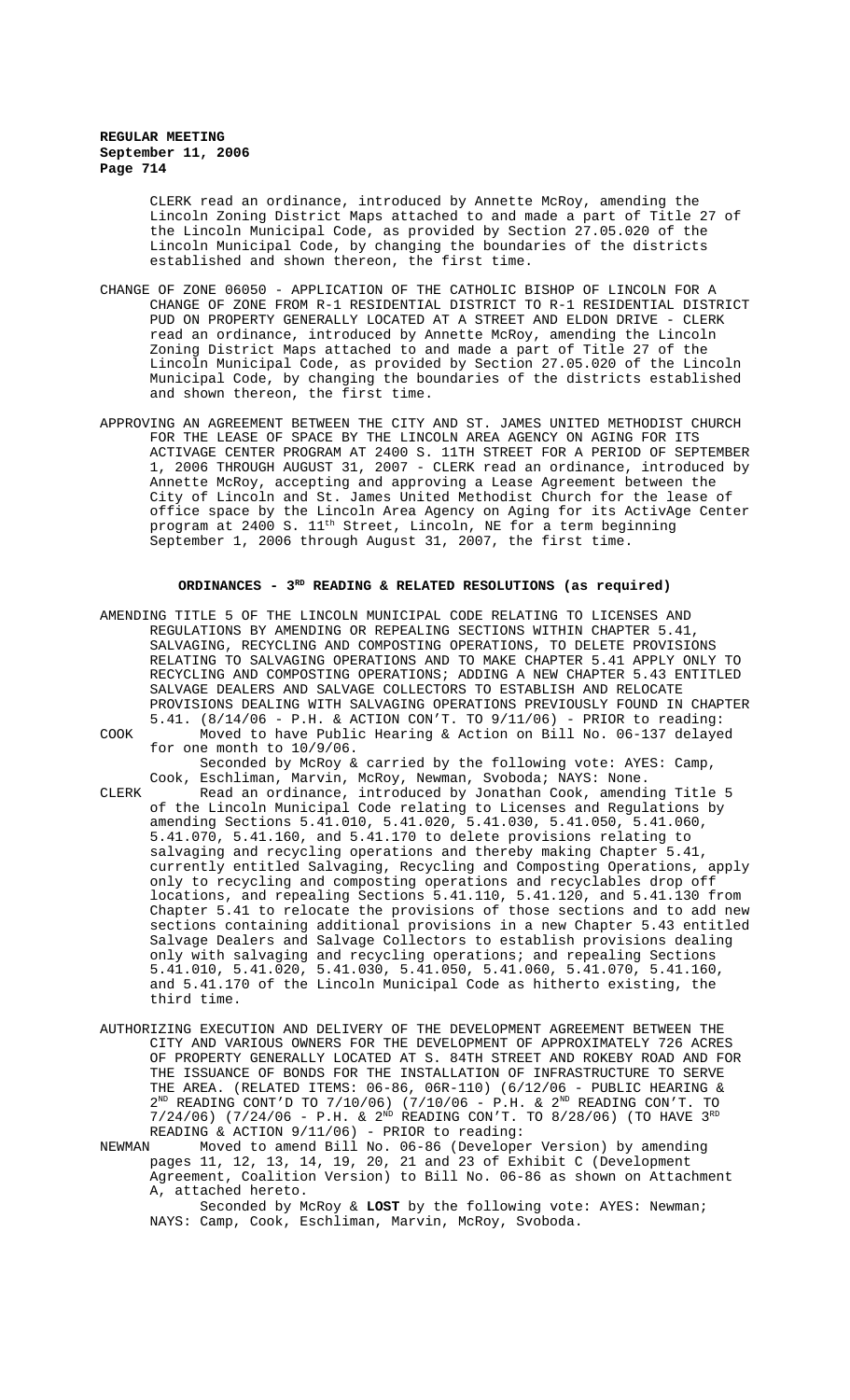CLERK Read an ordinance, introduced by Ken Svoboda, adopted under and pursuant to ordinance Nos. 18088 and 18171 of the City Authorizing the issuance of (1) A Sanitary Sewer Revenue Obligation of the City in an aggregate principal amount not to exceed one million eighty three thousand and no/100 dollars (\$1,083,000.00)(The "Sewer Obligation") and (2) A Highway Allocation Obligation of the City in an aggregate principal amount not to exceed four hundred seventy thousand and no/100 dollars (\$470,000); fixing in part and providing for the fixing in part of the details of the Sewer Obligation and the Highway Allocation Obligation; taking other action in connection with the foregoing; and related matters, the third time.<br>SVOBODA Moved to pass the Develope

Moved to pass the Developer's Version ordinance as read. Seconded by Marvin & carried by the following vote: AYES: Camp, Cook, Eschliman, Marvin, McRoy, Svoboda; NAYS: Newman.

The ordinance, being numbered **#18796**, is recorded in Ordinance Book #25, Page

COMP. PLAN AMENDMENT 06002 - AMENDING THE 2025 LINCOLN-LANCASTER COUNTY COMPREHENSIVE PLAN TO (A) AMEND THE 2025 FUTURE SERVICE LIMIT TO ADD LAND WEST OF 98TH STREET FROM YANKEE HILL ROAD TO ONE-HALF MILE SOUTH OF ROKEBY ROAD; (B) AMEND THE URBAN GROWTH TIER AND ASSOCIATED MAPS IN THE SAME AREA FROM TIER I, PRIORITY B, TO TIER I, PRIORITY A, AND LAND FROM TIER II TO A MIX OF TIER I, PRIORITY A AND B; AND (C) TO CHANGE THE LAND USE IN THE AREA BEING ADDED TO THE FUTURE SERVICE LIMIT FROM AGRICULTURAL TO URBAN RESIDENTIAL. (RELATED ITEMS: 06-86, 06R-110) (ACTION DATE:  $6/19/06$ ) ( $6/12/06$  - PUBLIC HEARING &  $2^{ND}$  READING CONT'D TO 7/10/06) (7/10/06 - P.H. CON'T. TO 7/24/06) (7/24/06 - P.H. CON'T. TO  $8/28/06$ ) (TO HAVE ACTION  $9/11/06$ ) - CLERK read the following

resolution, introduced by Annette McRoy, who moved its adoption:<br>A-84028 WHEREAS, the Planning Director, on behalf of Developments WHEREAS, the Planning Director, on behalf of Developments Unlimited LLP, has made application to amend the 2025 Lincoln City - Lancaster County Comprehensive Plan to revise the future service limit to designate property generally located west of 98th Street, from Yankee Hill Road to 1/2 mile south of Rokeby Road inside the "Future Service Limit"; to amend the Urban Growth Tier and associated maps in the same area from Tier I, Priority B, to Tier I, Priority A, and from Tier II to Tier I, Priority A; and to change the future land use from Agricultural to Urban Residential.

WHEREAS, the Lincoln City - Lancaster County Planning Commission has recommended approval thereof.

NOW, THEREFORE, BE IT RESOLVED by the City Council of the City of Lincoln, Nebraska that the 2025 Lincoln-Lancaster County Comprehensive Plan be and the same is hereby amended in the following manner:

1. Amend the"Lincoln/Lancaster County Land Use Plan", figure on page F 23 and the Lincoln Area Detail on page F 25, for the area in the vicinity of 84th and Rokeby Road as shown on the "Proposed Future Land Use" attached hereto as Exhibit "A" to:

a. Add the land to the Future Service Limit, and

b. Change the land uses from Agricultural to Urban Residential.

2. Amend the "Urban Growth Tier" figure on page F 27 to change land from Tier II to Tier I in the vicinity of 84th Street and Rokeby Road as shown on the "Proposed Priority and Tier Designations" attached hereto as Exhibit "B".

3. Amend the "Tier I – Priority Areas" figure on page F 31 to change land from Tier I, Priority B to Tier I Priority A, and from Tier II to Tier I, Priority A as shown on the "Proposed Priority and Tier Designations" attached hereto as Exhibit "B".

BE IT FURTHER RESOLVED that any other references in said plan which may be affected by the above-specified amendments be, and they hereby are amended to conform with such specific amendments. Introduced by Annette McRoy

Seconded by Svoboda & carried by the following vote: AYES: Camp, Cook, Eschliman, Marvin, McRoy, Svoboda; NAYS: Newman.

APPROVING A LICENSE AGREEMENT BETWEEN THE CITY AND ALLTEL FOR THE PLACEMENT OF A TELECOMMUNICATIONS TOWER AND FACILITIES TO BE LOCATED ON CITY PROPERTY AT VAN DORN PARK AT 9TH AND VAN DORN STREETS - CLERK read an ordinance, introduced by Robin Eschliman, accepting and approving a License Agreement between the City of Lincoln, Nebraska, a municipal corporation, and Alltel Communications of Nebraska, Inc. for the placement of telecommunications facilities upon City property at Van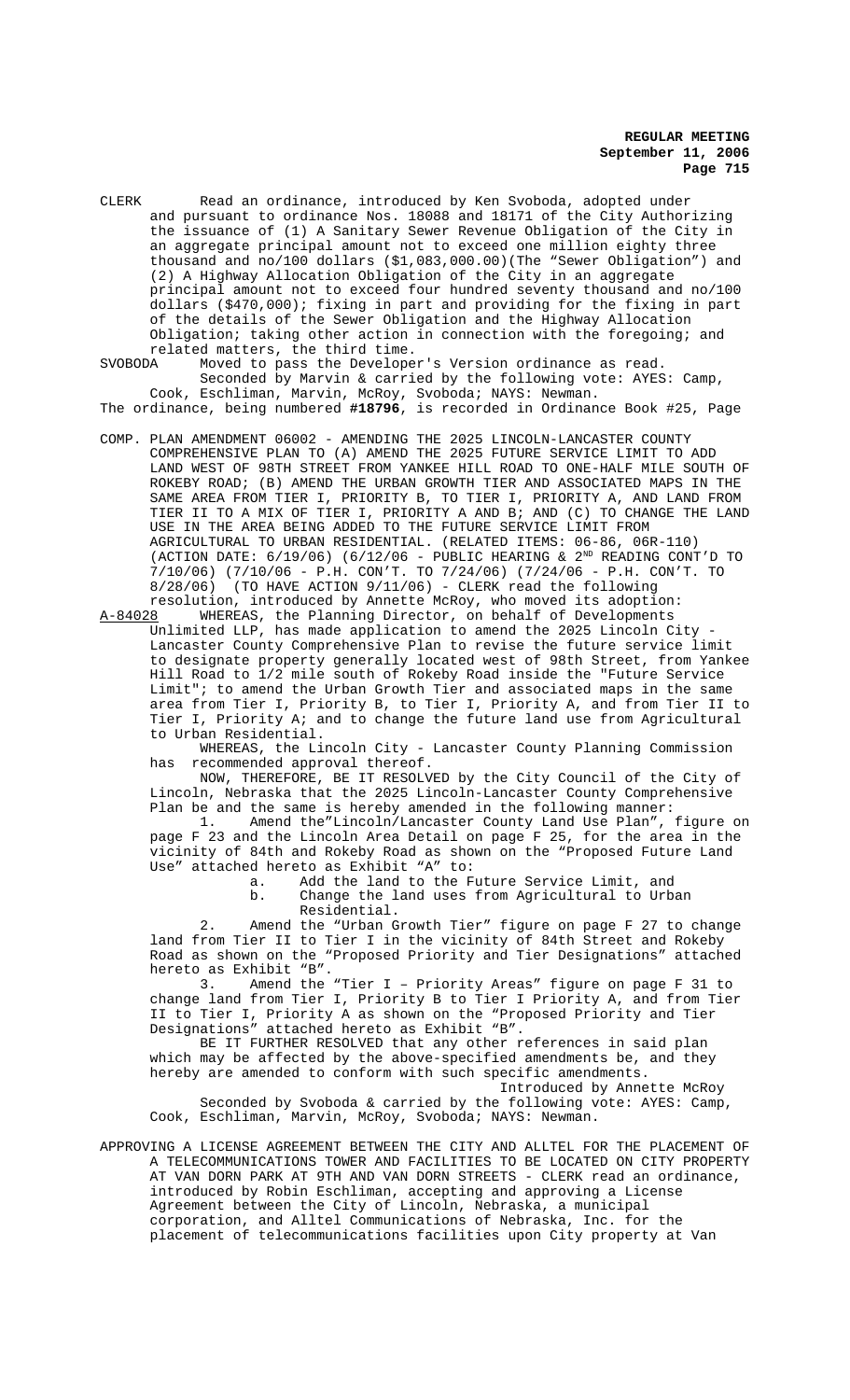Dorn Park located at  $9<sup>th</sup>$  and Van Dorn Streets, and authorizing the Mayor to sign such License Agreement on behalf of the City, the third time. ESCHLIMAN Moved to pass the ordinance as read. Seconded by McRoy & carried by the following vote: AYES: Camp, Cook, Eschliman, Marvin, McRoy, Newman, Svoboda; NAYS: None. The ordinance, being numbered **#18797**, is recorded in Ordinance Book #25, Page AMENDING TITLE 8 OF THE LINCOLN MUNICIPAL CODE RELATING TO HEALTH AND SANITATION BY CREATING A NEW CHAPTER 8.52, GRAFFITI ABATEMENT ACT, TO SET FORTH THE TITLE, PURPOSE AND DEFINITIONS, TO PROHIBIT THE ACT OF PLACING GRAFFITI ON ANY PUBLIC OR PRIVATE BUILDING, TO PROHIBIT THE FAILURE TO REMOVE GRAFFITI, DEFINING GRAFFITI AS A PUBLIC NUISANCE AND PROVIDING FOR NOTICE AND ABATEMENT PROCEDURES, TO PROVIDE THE MEANS AND CONDITIONS FOR APPEALING A NOTICE AND ORDER TO ABATE GRAFFITI, AND TO PROVIDE FOR THE ENFORCEMENT AND PENALTIES FOR VIOLATIONS - PRIOR to reading: COOK Moved Amendment #1 to Bill No. 06-145 in the following manner: 1. On page 1, at the end of line 11, add the following language: "; <u>and</u> establishing an effective date of January 2, 2007". 2. On page 8, lines 17 and 18, delete the words "and after its passage and publication according to law" and insert in lieu thereof the following: "January 2, 2007". Seconded by McRoy & carried by the following vote: AYES: Camp, Cook, Eschliman, Marvin, McRoy, Newman, Svoboda; NAYS: None. COOK Moved to Amend Amendment #1 to Bill No. 06-145 by changing <del>January</del> 2, 2007 to December 1, 2006. Seconded by McRoy & carried by the following vote: AYES: Camp, Cook, Eschliman, Marvin, McRoy, Newman, Svoboda; NAYS: None. COOK Moved Amendment #2 to Bill No. 06-145 in the following manner: On page 4, lines 15 and 16, delete the following language: "but in no case shall any extension of time for compliance amount to a total time of more than twenty-five days". Seconded by McRoy & **LOST** by the following vote: AYES: Marvin, Newman; NAYS: Camp, Cook, Eschliman, McRoy, Svoboda. CLERK Read an ordinance, introduced by Patte Newman, who passed the gavel to Marvin, amending Title 8 of the Lincoln Municipal Code relating to Health and Sanitation by creating a new Chapter 8.52 entitled the Graffiti Abatement Act by adding a new section numbered 8.52.010 to set forth the title of the chapter; adding a new section numbered 8.52.020 to set forth the purpose of the chapter; adding a new section numbered 8.52.030 to set forth definitions used in the chapter; adding new section numbered 8.52.040 to prohibit the act of placing graffiti on any

public or private building and to prohibit the failure to remove graffiti; adding a new section numbered 8.52.050 to define graffiti as a public nuisance and provide for notice and abatement procedures; adding a new section numbered 8.52.060 to provide the means and conditions for appealing a notice and order to abate graffiti; adding a new section numbered 8.52.070 to provide for the enforcement of the provisions of the chapter; and adding a new section numbered 8.52.080 to provide penalties for violations of the chapter, the third time.<br>NEWMAN Moved to pass the ordinance as amended.

Moved to pass the ordinance as amended. Seconded by Marvin & carried by the following vote: AYES: Cook, Eschliman, Marvin, McRoy, Newman,; NAYS: Camp, Svoboda.

The ordinance, being numbered **#18798**, is recorded in Ordinance Book #25, Page

# **REGISTERED TO SPEAK SESSION**

Rick Meyer, 4120 Linden, came forward voicing concerns about the removal of cats from his home. Discussion followed. This matter was taken under advisement.

### **OPEN MICROPHONE SESSION**

Nicholas Brand, 1315 F St. #9, came forward requesting a City ordinance requiring bicyclists to wear helmets for safety reasons. This matter was taken under advisement.